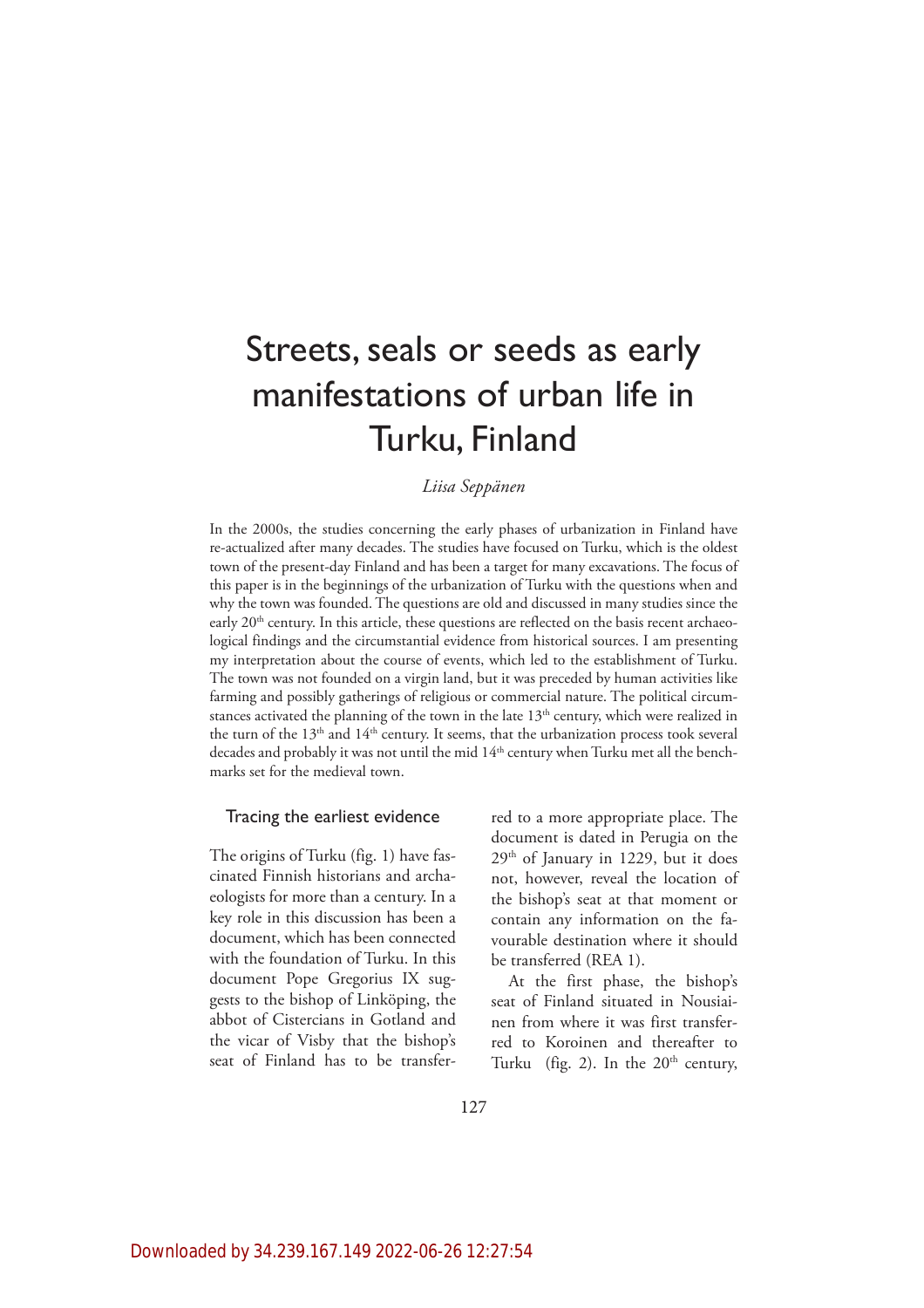

*Figure 1. In the Middle-Ages, the southwest part of the present-day Finland belonged to Sweden. The map presents the location of the oldest town of Finland, Turku, and the site of the fi rst bishop's seat in Nousiainen. The distance between Nousiainen and Turku is c. 20 km. In the Middle-Ages, only six towns were established in the area of Finland. Today the easternmost town, Vyborg, belongs to Russia.* 



Ĭ

*the following sites mentioned in the text: 1) Turku*

*2) Bishop's seat in Koroinen*

Turku (Sw. Åbo)

Other towns of medieval Finland<br>(Naantali, Rauma, Ulvila, Porvoo and Viborg)

*3) Bishop's seat in Nousiainen*

*7) Naantali*

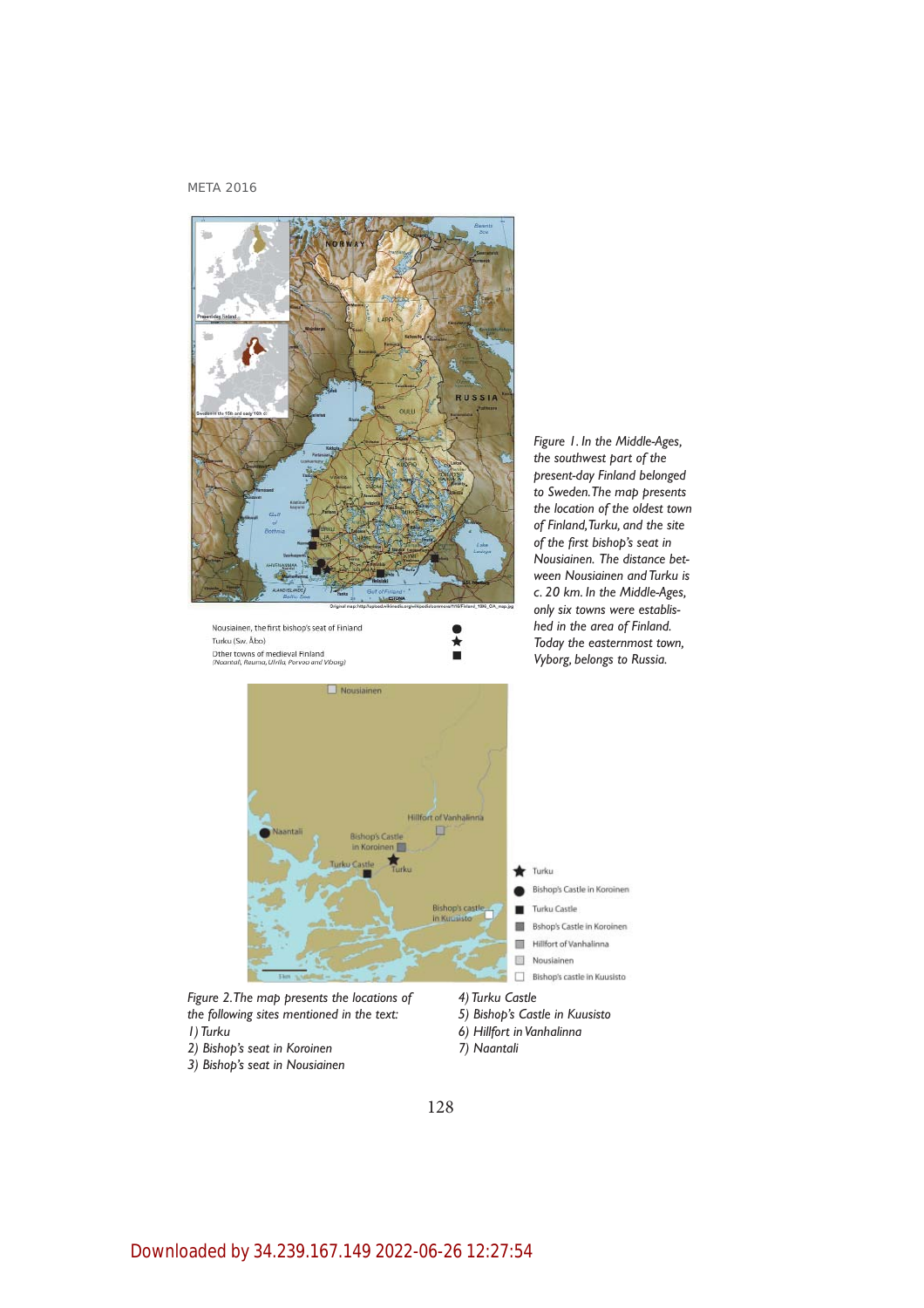

*Figure 3. Map presenting the most important archaeological excavations and observations revealed information about the foundation and early development of the medieval town of Turku by now.* 

there were two different opinions about the course of events. According to the other interpretation, the pope's letter would have catalyzed the transfer of the bishop's seat from Nousiainen to Koroinen to the riverside of Aura River in the turn of the 1220s and 1230s. The bishop's seat would have remained in Koroinen until the end of the 13th century, when it would have been retransferred only c 1.6 km downstream the Aura River in the area where the town of Turku would have been established at the same time. This theory was first presented by "the father of Finnish history" Henrik Gabriel Porthan (1859, p. 58–65) in the late 18<sup>th</sup> century, but was abandoned in the early 20<sup>th</sup> century when historian J.W.Ruuth (1909, p. 1–5) suggested another idea. According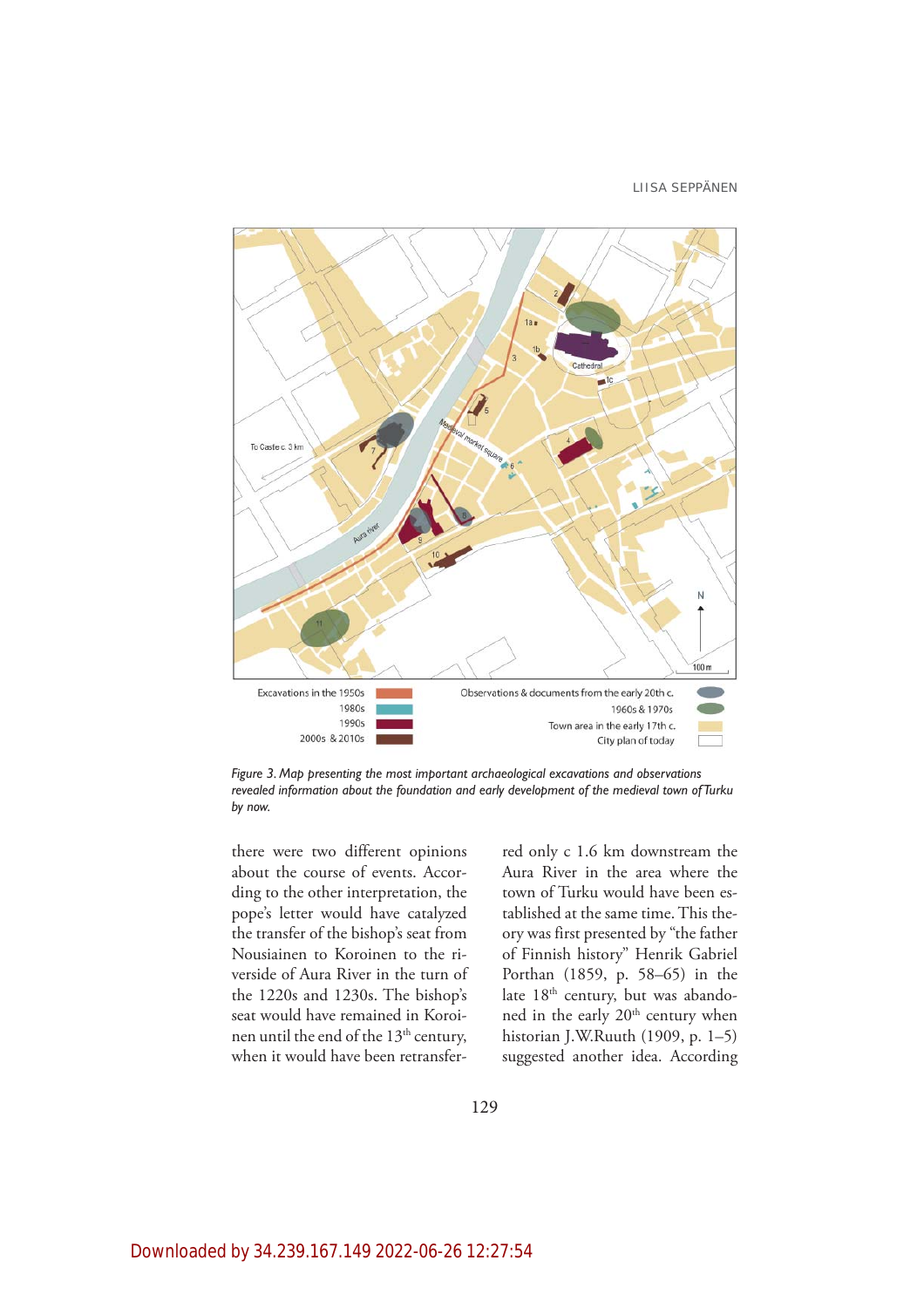to this idea, the bishop's seat would have situated in Koroinen already at the beginning of the  $13<sup>th</sup>$  century and consequently, the pope's request in 1229 would have catalyzed the transfer to Turku at this phase. This idea had its roots in the atmosphere of National Romanticism, and gained strong support among the contemporary historians leading to the result that the year 1229 was pronounced as an official birthday for the town of Turku. (E.g. Dahlström 1930, p. 159; 1937, p. 171; Rinne 1941, p. 80–81; 1948, p. 44; 1952, p. 179–180).

However, the earlier view presented by H.G. Porthan gained strong support already from the 1940s onwards and by the 21st century it reached unanimous acceptance of all scholars acquainted with the question. (E.g. Cardberg 1971, p. 149–152; Gallén 1978, p. 314; Hiekkanen 2002; 2003a; Oja 1944, p. 373–374; Pirinen 1956, p. 76–77). Despite the academic discussion about the matter, the general and public standpoint was still fixed with the idea that Turku was founded in 1229. In 2004, Turku commemorated the founding date of Turku with many festivities. A group of archaeologists wanted to contribute to the  $775<sup>th</sup>$  anniversary of the town and gave a present including a variety of articles about the archaeological research of the town. (Seppänen 2003.) Among the articles was the article written by Markus Hiekkanen (2003a), which was concerned with the question of the founding date of Turku and aroused the interest related to this topic.

The book catalyzed an idea among the policy-makers of Turku that it is time to get some certainty to this matter and resolve the real foundation time of the town. As the result, the town decided to finance a research project in 2005–2007. According to the general assumption, the oldest nucleus of the town located near the cathedral, and consequently, three small excavation areas were opened in the vicinity of the cathedral with the total area of 126 m2 . (fig. 3, 1a–1c) The aim of the excavations was to find out answers to the following questions: When were the surroundings of the cathedral inhabited? When was the oldest street of the town (Church Street) leading from Cathedral to Main Square constructed? Is the square in the vicinity of the Cathedral the oldest square of the town and when was it made? Although the excavated areas were small in size the results were interesting. Probably, the most interesting discovery was that the surroundings of the cathedral were cultivated until the end of the  $13<sup>th</sup>$  century (fig. 4).

The first buildings of the area were dated to the turn of the 13<sup>th</sup> and 14<sup>th</sup> century at the earliest, which supported the later founding date of the town. Furthermore, the first phase of Church Street could be dated to the beginning of the 14<sup>th</sup> century. (fig. 5) The earliest phase of the excavated square next to the ca-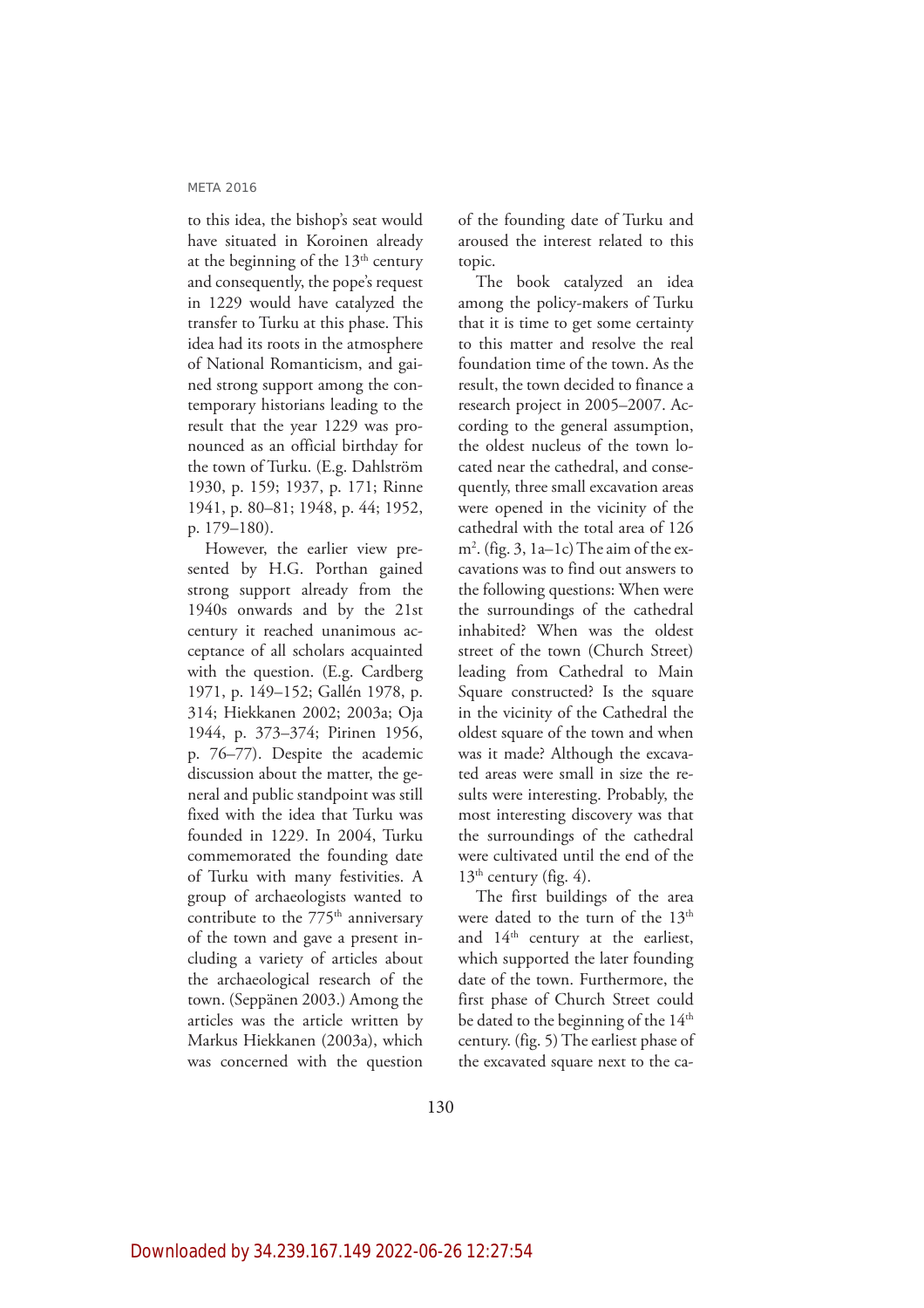

*Figure 4. Ploughing marks near Turku Cathedral. Photo: Päivi Repo.* 



*Figure 5. The first phase of Church Street is dated to the early 14<sup>th</sup> century. Probably, the street* was unpaved until the end of the 14<sup>th</sup> or early 15<sup>th</sup> century when it was paved with logs. Photo: *Päivi Repo.* 

131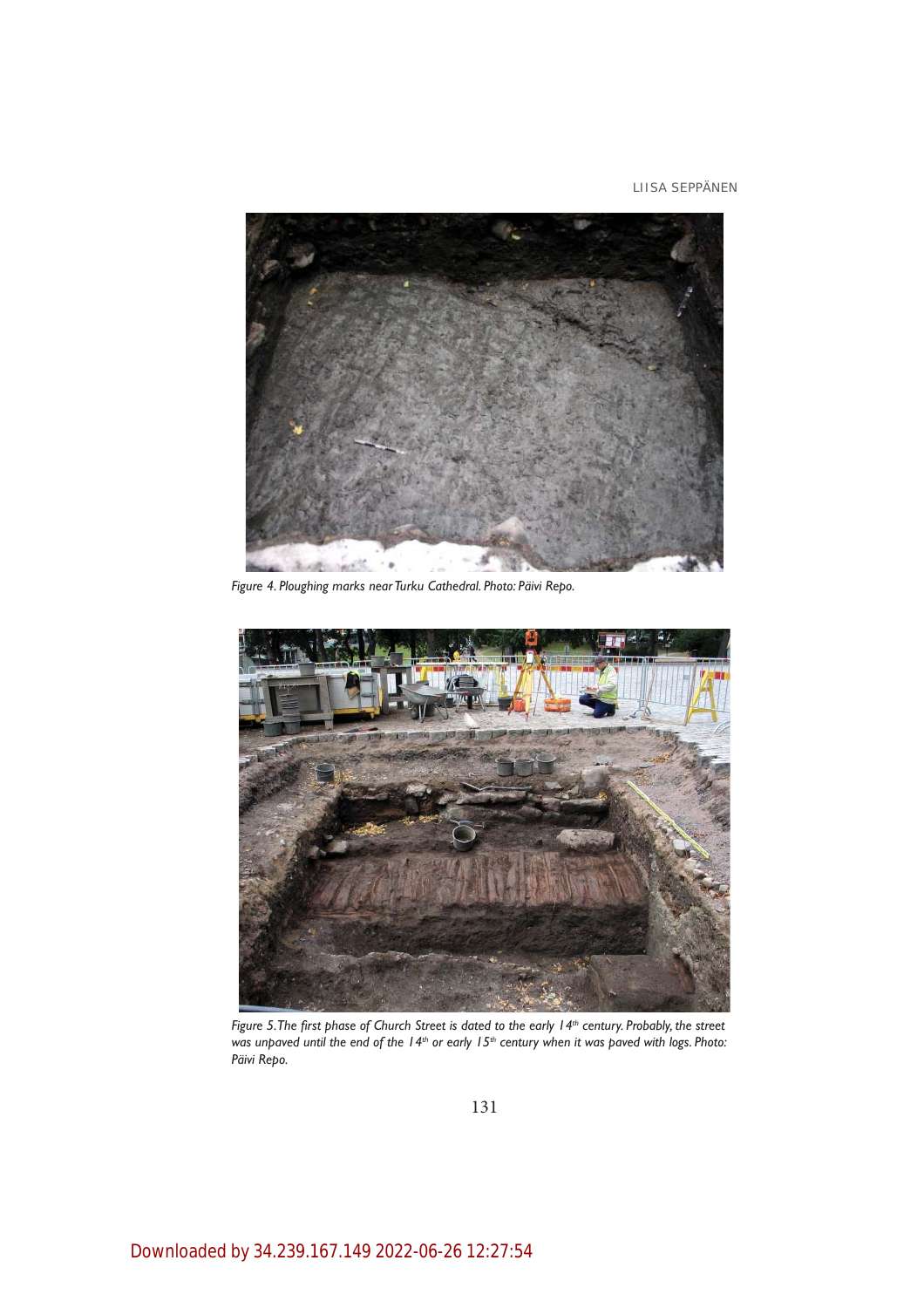thedral was dated to the mid of the 15<sup>th</sup> century and thus it turned out to be younger than the Old Market Square next to the medieval town hall. Consequently, there were no traces of the town in the vicinity of the cathedral before the beginning of the  $14<sup>th</sup>$  century. (Ainasoja et al. 2008; Pihlman 2007; 2010; Seppänen 2011, p. 477).

However, the excavations carried out at the end of the 1980s in the area of the medieval town hall (fig. 3, 6) revealed few remains of wooden constructions and ceramics from the end of the  $13<sup>th</sup>$  century. (Pihlman 1995, p. 62, p. 78, p. 276–278, p. 300, p. 307, p. 310; 2003, p. 202). In the 1990s, in the excavations carried out in the Aboa Vetus -museum area more evidence from the end of the  $13<sup>th</sup>$  and early  $14<sup>th</sup>$  century was unearthed. (fig. 3, 9) The material includes figs, ceramics from the southern shores of the Baltic Sea and glass vessels, which originate from the Mediterranean region and South Germany or further south. In 2009–2010, a small excavation area of only  $4 \text{ m}^2$ was excavated in the museum area with the utmost specificity, and the layers revealed four pieces of window glass, which were dated to the 1290s or to the very beginning of the 1300s. One of the fragments contained some remains of poorly preserved painting. (Bläuer & Lempiäinen–Avci 2011, p. 34; Haggrén 2011; Pihlman 2011). The finds of this kind refer to the existence of some sort of a religious building in

this precinct at the end of the  $13<sup>th</sup>$ century. On the other hand, in 2010 and 2015, further evidence for the cultivation activities was found in excavations carried out near the river and the Old Market Square. (fig. 3, 5; Pihlman et al. 2011; Saloranta  $2015<sup>1</sup>$ ).

Consequently, on the basis of the archaeological material, we can separate an area, which was cultivated until the beginning of the  $14<sup>th</sup>$  century and an area with traces of habitation and religious activities in the end of the  $13<sup>th</sup>$  and at the beginning of the  $14<sup>th</sup>$  century. (fig. 6.) It is possible, however, that the cultivated area has been much larger, but the evidence of cultivation has not been detected in earlier excavations.

## The emergence of Turku

The obscurity and scarcity of the earliest historical sources have left much space for speculations concerning the establishment of Turku. The first mentions referring to the Turku cathedral dedicated to St. Mary (*vt cathedralis ecclesia beate Marie Aboensis*) are dated to the 1290s. (FMU p. 135, 16; Pihlman & Kostet 1986, p. 19; REA p. 13, 16, 18). In these documents, we can detect reference to Turku (Aboa in Latin) but did it really mean that the existence of the town? (Virrankoski 2001, p. 64–65).

Abo is mentioned for the first time in a copy relating to a land donation. The copy is provided with the date 1234, but the original do-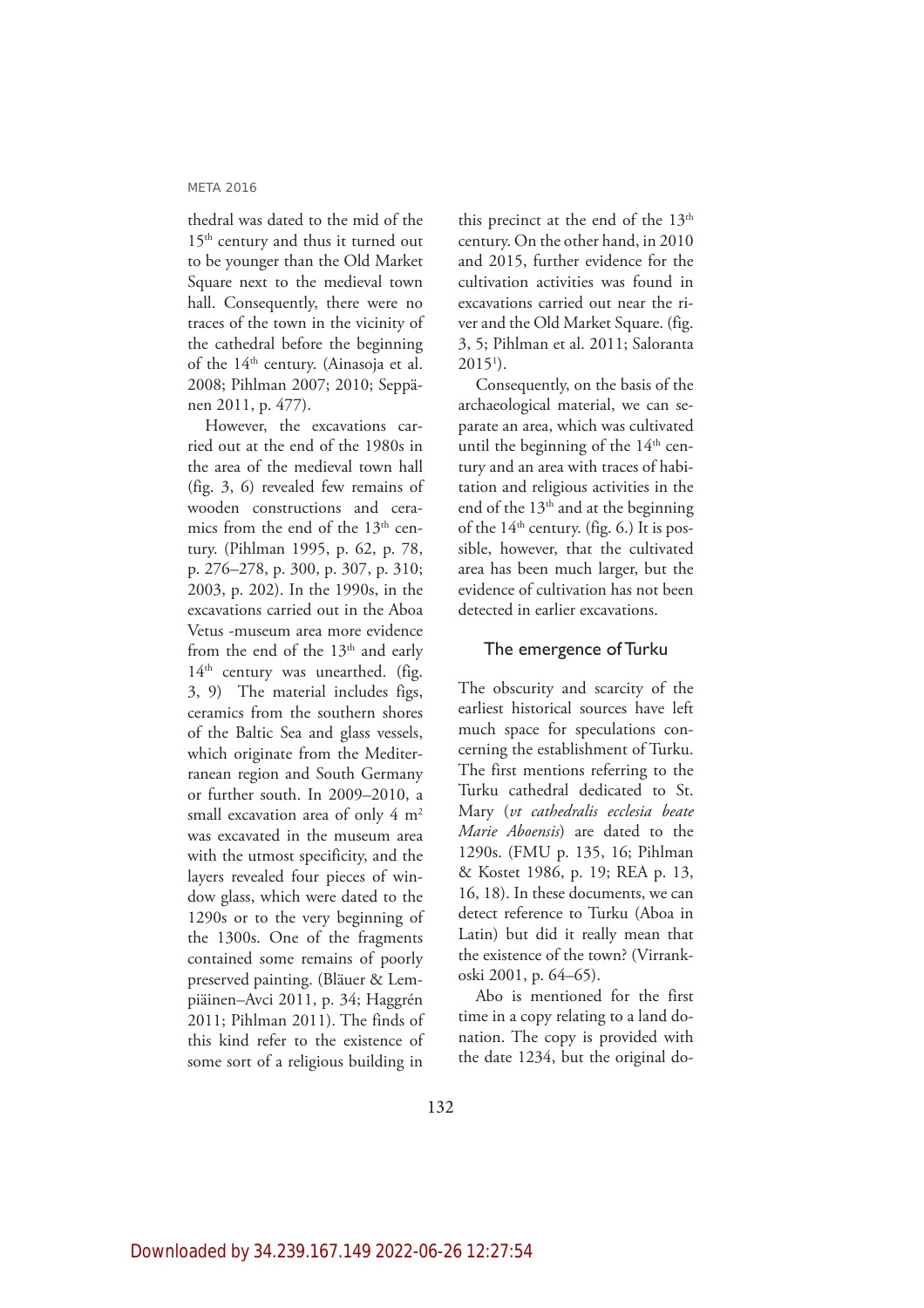

*Figure 6. Traces of cultivation from the late 13<sup>th</sup> century have been discovered near the cathedral and the medieval market square. The earliest remains of constructions and artefacts have been found in the area of the medieval town hall and the present-day Aboa Vetus -museum.*

cument does not, however, reveal the name of the town. Consequently, it is possible that the year as well as the name of the town were added when the copy was made. (Pihlman & Kostet 1986, p. 18; REA p. 10).

The bishop of Turku and Cathedral Chapter are mentioned for the first time in the letter sent by Pope Alexander IV in 1259. Also this document is a copy made at the end of the 15<sup>th</sup> century. (Pihlman & Kostet 1986, p. 18; REA p. 13). Until the end of the 1260s the bishops of Finland were provided with the epithet "*Finlandenses*", after which it was replaced permanently by "*aboensis*". (fig. 7) Possibly the name "*abo*" with its different derivatives was introduced along with a new church and cathedral chapter, which were located and operated still in Koroinen. Consequently, the name "*abo*" cannot be connected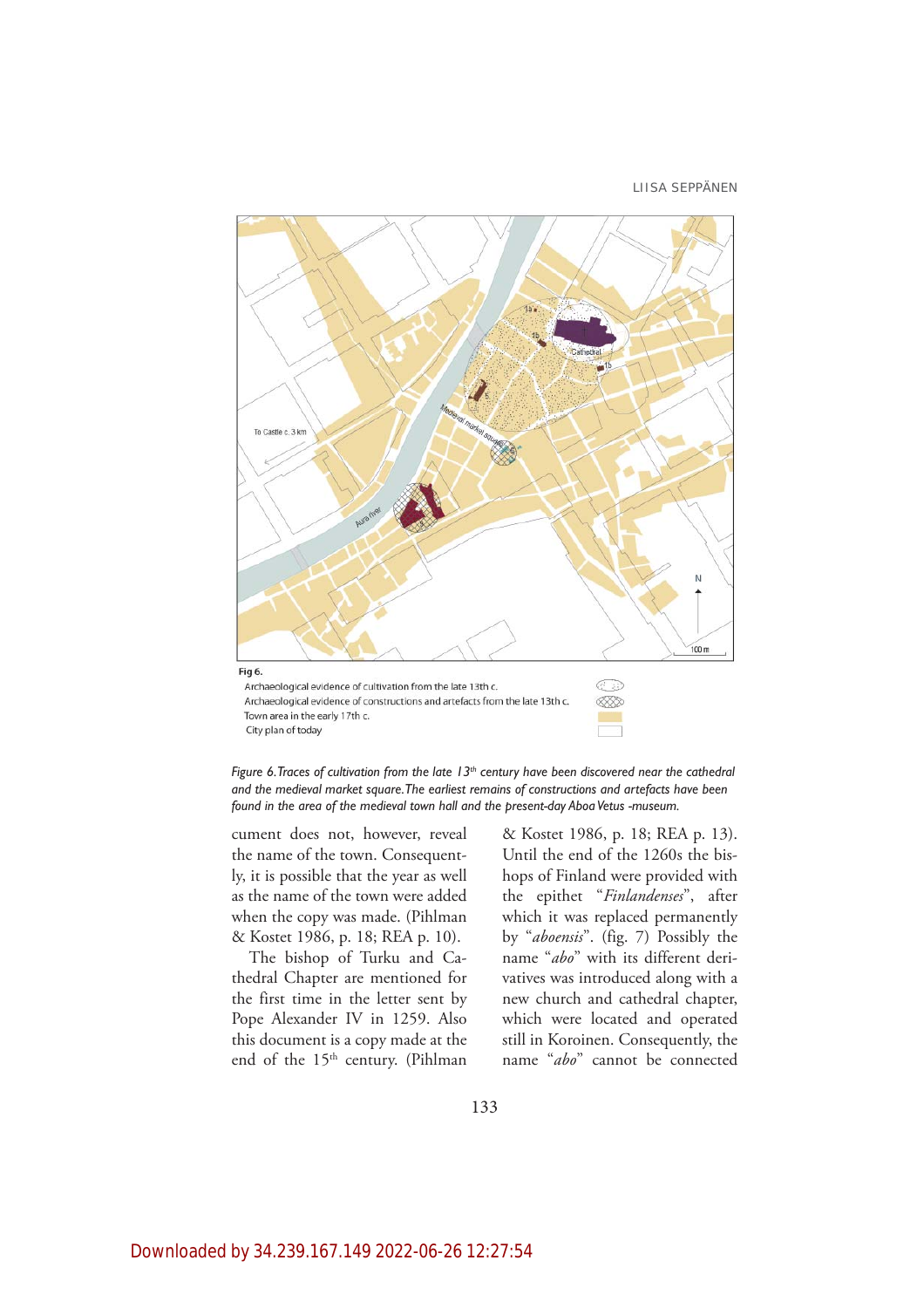

*Figure 7. The epithet abonensis appeares on the seal of Bishop Catillus from 1270. Photo: Gardberg 1971, p. 155.* 

with the emergence of the town of Turku. There is a document from 1308, which supports this idea. According to the document, the cathedral has been transferred to its "present place" in 1300 by bishop Magnus. (FMU 257). The time of the transfer matches well with the latest archaeological evidence of the early urban phases of Turku.

 Consequently, the introduction of the name *Abo* alone does not witness for the existence of the town of Turku (Sw. *Åbo*) in the same sense we understand the medieval town with urban activities. The Finnish name for the town, Turku, has been interpreted as a proof for the significance of trade and especially for eastern contacts, because in Old Russian a word "*torgu*" was used as a denotation for a marketplace. The word originates from Central Asia and it was adopted in Scandinavia already during the Viking Age. (Gardberg 1971, p. 139). Consequently, the word "Turku" as a modification from *torgu* could have been adopted from our western neighbours as well.

When we try to understand the early process of urbanism, we need to find out how and why the towns were established, how they formed and what were the reasons behind the development. One of the key issues in the North European discussion of urbanisim has been whether the medieval town was founded on a virginal place without preceding activities or whether it was a topographical and functional successor of the older rural centre in that area. (E.g. Clarke & Simms 1985, p. 676–687). This kind of discussion has also been active in Finland among the researchers interested in the early phases of Turku. At the end of the 1960s, historian C. J. Gardberg published his ideas based on the continuum theory in which he suggested that the German merchants established a trading post in the vicinity of the cathedral already in the mid of the  $13<sup>th</sup>$  century. This would have formed a nucleus for the town of Turku established at the end of the 13<sup>th</sup> century. Gardberg based his ideas on previous interpretations, historical sources and on the earliest map of Turku from the early 17<sup>th</sup> century. The most concrete evidence, however, he got from archaeology.

His idea was thoroughly scrutinized in the early 2000s by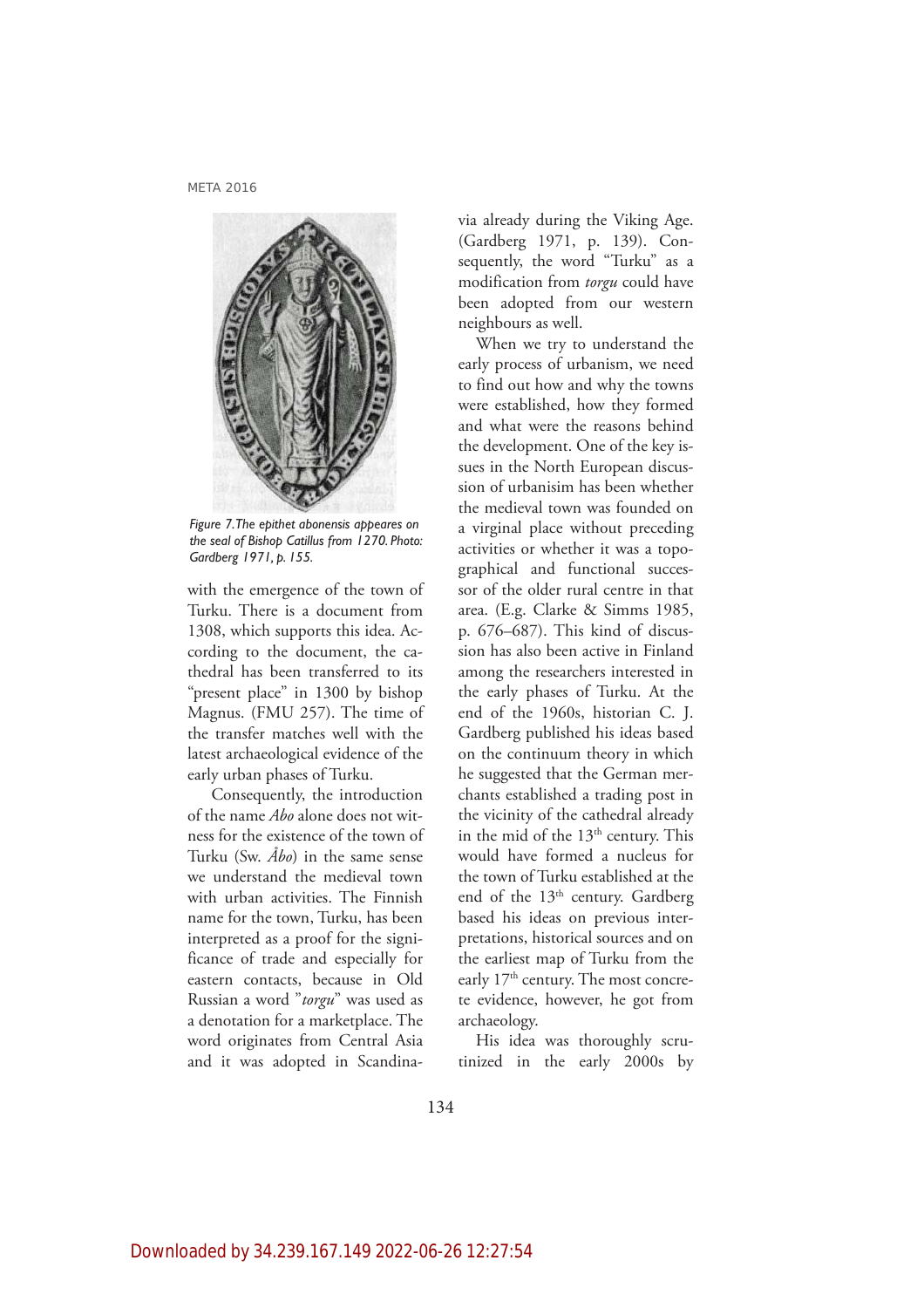Markus Hiekkanen, who shot down the evidence for this interpretation one by one. First evidence presented by Gardberg was the remains of a large wooden building in the vicinity of the cathedral, which were unearthed already in the early 1950s. (fig. 3, no 3). Niilo Valonen, who was responsible for the excavations, estimated that the remains could originate from the late  $13<sup>th</sup>$  or early 14<sup>th</sup> century. Gardberg did not try to re-date the remains, but presented a hypothesis that they might belong to preurban German settlement. In the 1990s, the remains were dated with the help of dendrochronology and the analysis revealed that the logs were felled between the 1290s and 1320s. The second evidence was the hoard of coins, which was found in the same area in 1851. In 1900, the coins were dated between 1250 and 1275, but they were reanalyzed in 1979 by numismatist Pekka Sarvas, who claimed the coins to be from the mid  $14<sup>th</sup>$  century. The third evidence is the most disputable one. According to Gardberg, the cathedral of Turku would have had a wooden predecessor based on stone foundations. He suggested that the first cathedral made of wood would have been built in the mid 13<sup>th</sup> century. Unfortunately, the remains of the stone construction found in the excavations in the early 20<sup>th</sup> century cannot be dated or re-evaluated. (Gardberg 1969, p. 35-36; 1971, p. 171-174, p. 204, p. 218; Hiekkanen 2002, p. 160–162; 2003a, p. 43–44).

Hiekkanen did not only confine himself to review the ideas of Gardberg but presented a hypothesis that the town of Turku was founded on a virgin uninhabited land in the 1280s and 1290s. The initiators behind the plan would have been the King, the Catholic Church and the Dominican Order, to whom the founding of the town in the eastern part of Sweden would have been imperative and advantageous at that moment. The presentation of circumstantial evidence is logical: the King needed a town to consolidate his power in this district. The Dominicans needed the town in order to be able to operate in the country. Furthermore, an urban environment provided better operational preconditions also to the Church with the bishop's seat and the Chapter, founded probably in 1276. (Hiekkanen 2003a, p. 46– 49). However, we do not have any archaeological or historical evidence to support this hypothesis and consequently, the role of each party in this event remains unsolved.

As stated above, the excavations in the town area in 2005–2006 exposed some evidence related to this matter. The cultivation marks from the earliest layer revealed that the town was not founded on a virgin land, but was preceded by rural activities until the turn of the 13<sup>th</sup> and  $14<sup>th</sup>$  century. The question, however, is how to distinguish an urbanlike settlement from a rural settlement when we have only a handful of finds and poorly preserved woo-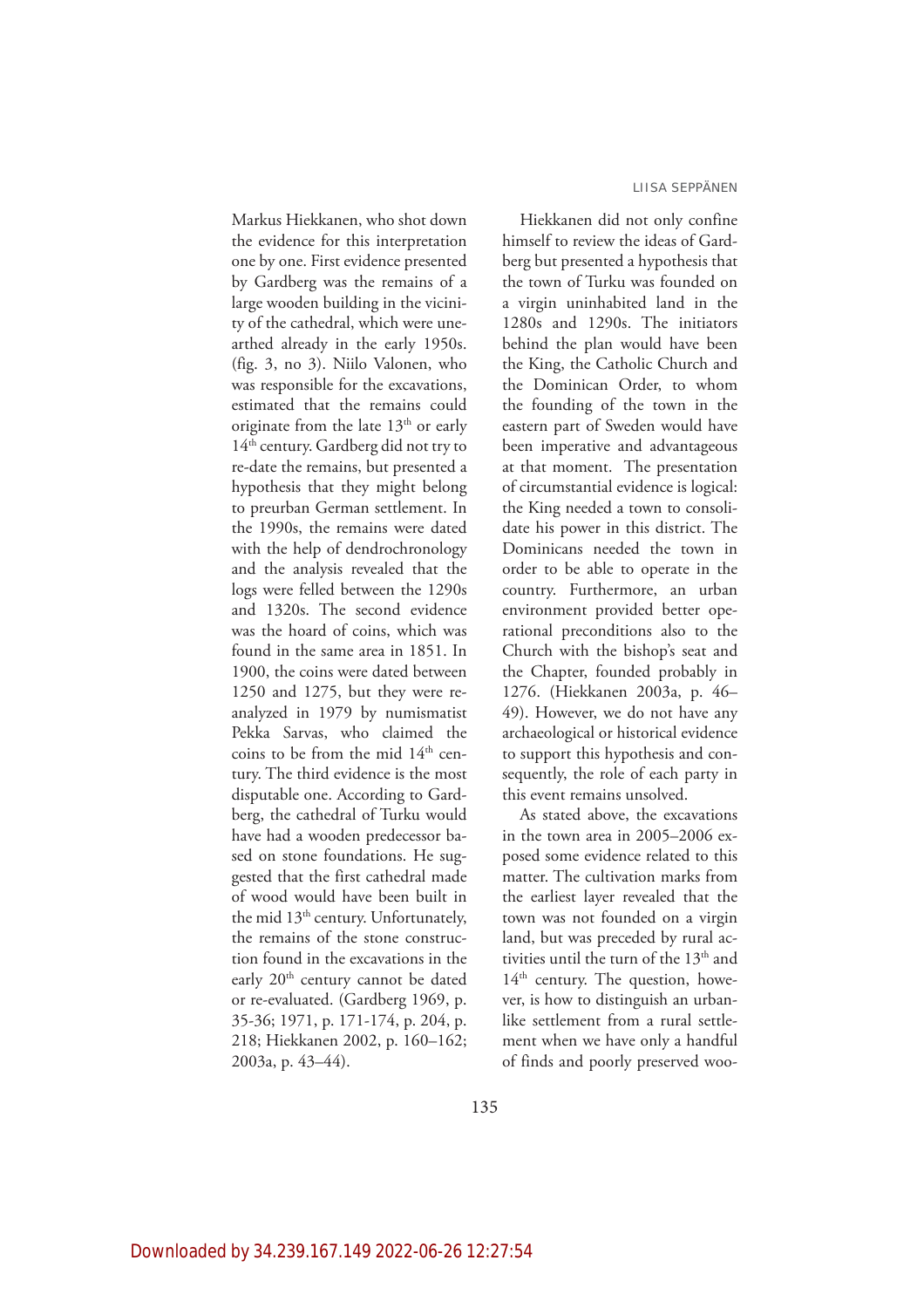

*Figure 8. Today Koroinen is an uninhabited cape by the Aura River with only a cross reminding of the location of the Bishop's seat in the 13th century. Photo: Satu Mikkonen-Hirvonen, National Board of Antiquities.* 

den remains from a few excavations to help us to solve this conundrum.

# Urban features and Turku

Towns have several distinctive features, which separate them from central places, trade centres and villages. The characteristics and criteria for the town have been scrutinized and discussed in many studies in urban archaeology. (E.g. Andersson 1990, p. 26–27). The whole topic seemed so self-evident, than when I started working on the material and constructions from Turku excavations in the early 2000, I was even advised not to ponder on the old, well covered topic on the criterion of a town. However, the criteria for a town vary depending on time and place in question. It is not easy to define the early medieval town unambiguously, and it is even more difficult when we have limited information about the factors which are to be included among the criterion. In the following, I am presenting a collection of requisites and reflecting when Turku meets these criteria.

First we can estimate the status of the place. Generally, a town forms a religious, cultural and commercial centre for a larger area. Already at the end of the Iron Age, the valley of the Aura River formed the most densely populated area of the present-day Finland. Interpretations about the late Iron Age society and inhabitation of the area have mainly been made on the basis of the burials and graveyards, because the evidence of the settlements of this time is scant and poorly preserved. The Aura river valley formed a central¬ place in every meaning of a word: it was a centre for trade and economy, culture and communication. (E.g. Kivikoski 1971, p. 81–102).

Koroinen formed a religious centre of Finland in the mid 13<sup>th</sup> century with its bishopric and Dominican convent, but it cannot be designated as a town. The distance from Koroinen to Turku Cathedral is only 1.6 km. However, there is no evidence of the concentration of the activities mentioned above in the area of medieval Turku before the transfer of the cathedral, which probably took place in 1300 (fig. 8). Consequently, Turku does not meet this criterion before the turn of the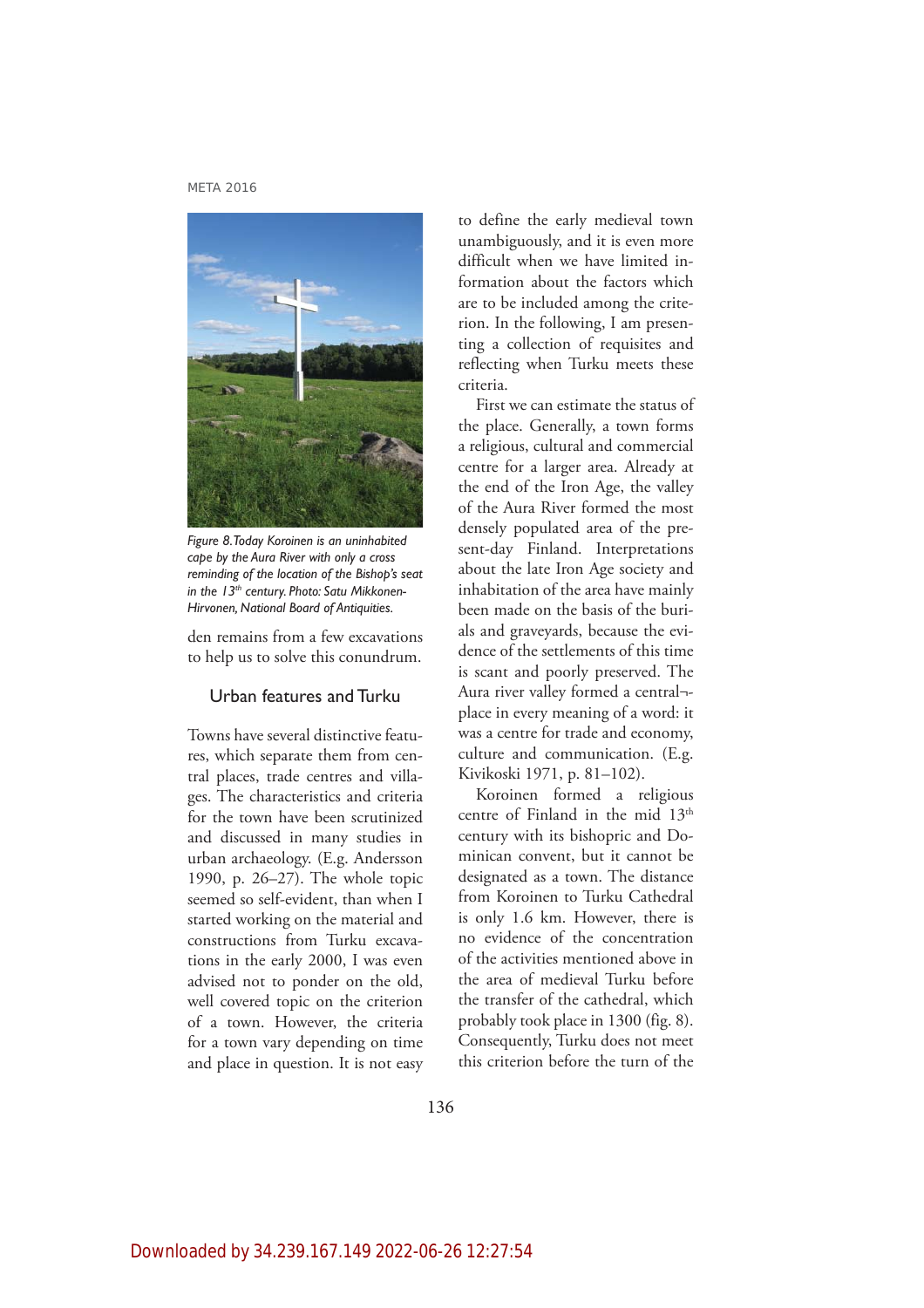LIISA SEPPÄNEN

century. One of the most significant factors, which affected the choosing of the place, was the geographical location of this area, which offered favourable circumstances for agriculture, fishing, traffic and trade. Locating on the coastline, the area formed a geographical border zone, the gate through which the contacts and innovations as well as goods were transferred between West and East. This location made this place strategically very important. The place was sheltered by an extensive archipelago, which also offered resources for the people living onshore. This area was also a border zone in mental, social and cultural context with a strong local symbolic meaning. (Pihlman S. 2003, p. 27–38).

Generally, the town covers a relatively wide inhabited area, which differs notably from its surroundings e.g. with its land-use and legal status. According to archaeological evidence, the surroundings of the cathedral in Turku were cultivated until the turn of the 13<sup>th</sup> and 14<sup>th</sup> century. Accordingly, the area of Turku did not differ from the surrounding countryside. It has been presented, that judicially the towns with an idea of urbanity did not appear to Eastern Europe before the Germans settled down the area. (Gläser 2007, p. 43). It is unknown, when the first Germans settled down at the shores of Aura River, but according to archaeological material described above this could have happened in the latter



*Figure 9. The oldest seal of the town of Turku from 1309. Photo: Gardberg 1971, 221.*

part of the 13<sup>th</sup> century. The medieval town privileges of Turku are not preserved, but the first mention of Turku with an epithet *civitas*, which has been interpreted as a characterization for the town, comes from 1309. Furthermore, the document carries a seal with a text *sigillum Borgensium in Abo,* which refers to urban citizens at the beginning of the  $14<sup>th</sup>$  century. (fig. 9., Pihlman & Kostet 1986, p. 19).

The town is comprised of private and public buildings forming dense inhabitation. The oldest building remains of Turku are poorly preserved and often only partially exposed and do not reveal whether the house was used for private or public purposes. The oldest remains of the late  $13<sup>th</sup>$  century might belong to houses as well as outbuildings or other constructions. The excavated areas, which have revealed layers and building remains from the early 14<sup>th</sup> century, are not very large and thus it is difficult to evaluate the density of the earliest inhabitation (fig. 6).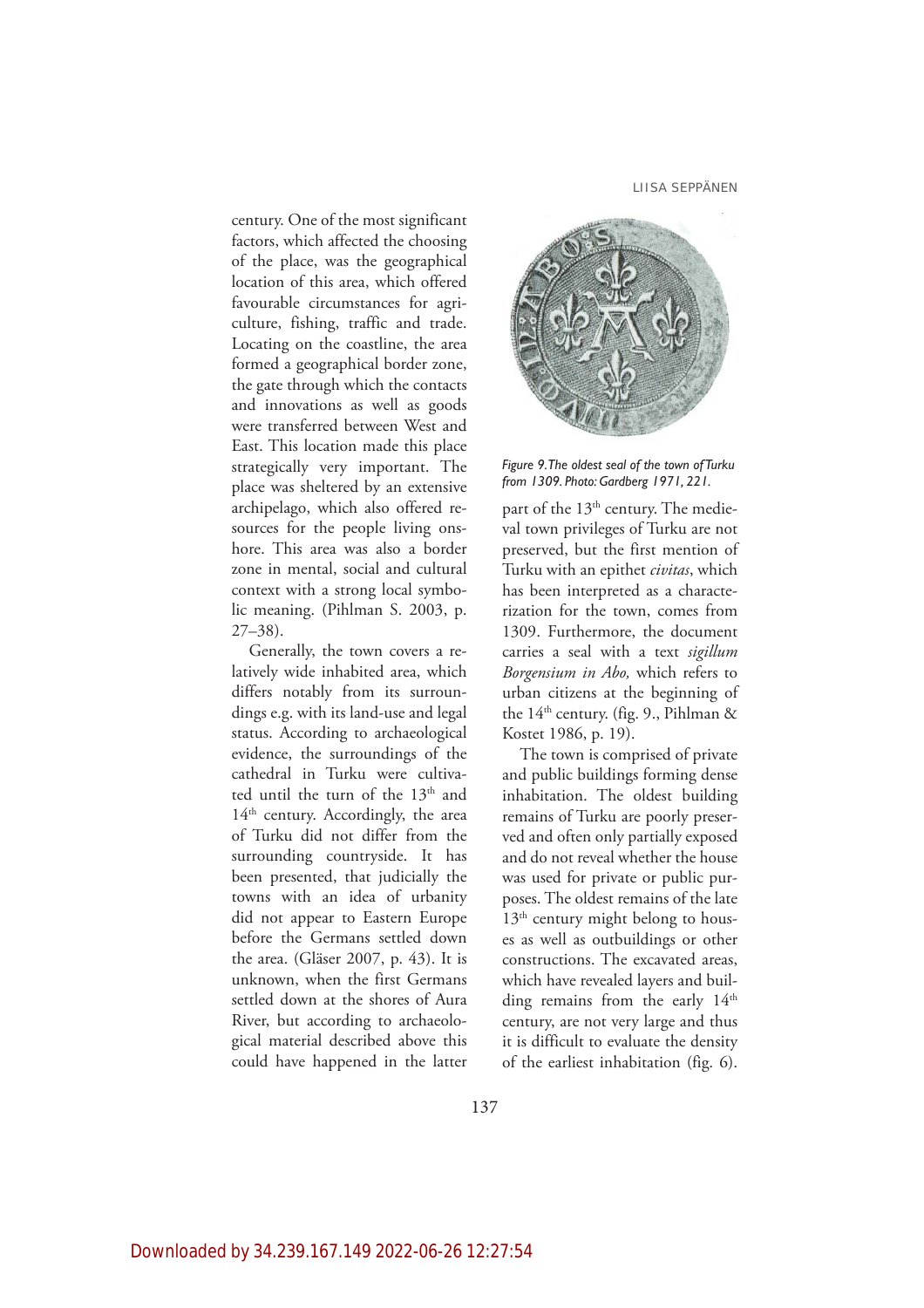In the first decade of the 14<sup>th</sup> century, at least one large building was erected in the vicinity of the cathedral. The size of the building was c. 100 m<sup>2</sup> and it comprised at least two rooms. It is possible, that the building – or at least a part of it – could have been some sort of an assembly room or a storehouse. However, the size of the building does not necessarily refer to public use. Since all other buildings from the early 14<sup>th</sup> century are only partially excavated or preserved, we do not actually know the size of these early houses or the number of functions they sustained. (Seppänen 2012, p. 816–817).

The town hall offered a central forum for public functions including decision-making and meetings, jurisdiction, public communication and control of public property. The construction date of the first town hall of Turku is still unsure, but the ceramic finds indicate that the first phase of the building can be dated to the early 14<sup>th</sup> century. The second construction phase of the town hall is dated to 1350–1430. (Uotila 2003a, p. 124-125). The medieval town is characterized also by an organized administration with a town council and a mayor. The first reference to the town council and the mayor of Turku comes from 1324. (Pihlman & Kostet 1986, p. 19, p. 53; REA p. 36, p. 449, p. 607). Consequently, Turku meets the criteria of dense habitation with private and public buildings and organized administration at the beginning of the 14<sup>th</sup> century at the earliest.

 The town is normally characterized also with many institutions. The archaeological evidence of the schools, hospitals and guildhalls of Turku is very limited. The first reference to the school comes from 1355 ("*antiquus scholastiqus Aboensis*"). Gardberg (1971, p. 251) has presented that the Cathedral school of Turku could have been established already in 1276 together with the chapter. However, the idea of organized education in Turku is not supported by the evidence we have from Turku area from that time. We also need to take into consideration, that the organisation of the diocese of Turku was still transforming at the end of the 13<sup>th</sup> century. The Dominican convent probably housed a school too, but there is no evidence of educational activities in the convent of St. Olav in Turku before 1418. (Hiekkanen 2003b, p. 92).

The archaeological evidence of the first hospitals is still waiting for future excavations in Turku. The leprosorium of St. George hospital is mentioned for the first time in connection with a donation in 1355. (REA p. 160). The site of the hospital is known, but no archaeological excavations have been conducted in the area. It is quite likely, that the establishment of the hospital could have happened in the mid of the 14<sup>th</sup> century. In this case, it would match well with the discovery, which proves that the establishment of leprosoriums generally preceded the significant growth of the town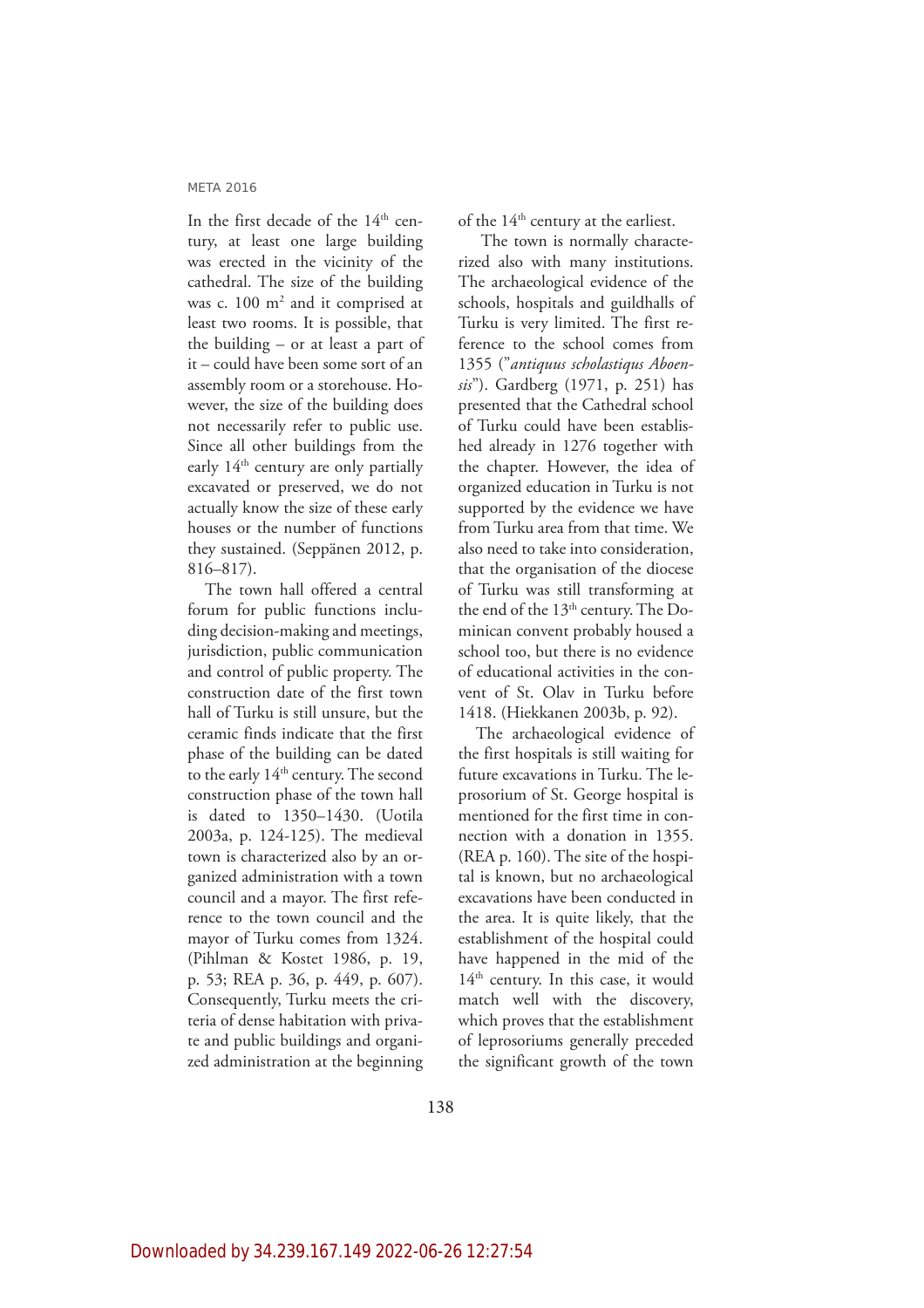and the phase of intensive construction activities signifying the growth and prosperity of the town. (Rawcliffe 2005, p. 252). According to the documents, the number of hospitals increased in Turku in the late  $14<sup>th</sup>$  and  $15<sup>th</sup>$  century. The first mention of the hospital in the vicinity of the Dominican convent comes from 1396, but it is quite possible that the hospital was already established when the convent was founded in Turku. However, the date of this event is still unknown. (Kuujo 1981, p. 60–61, p. 188; Pihlman & Kostet 1986, p. 39–41; Ruuth 1909, p. 56–57).

Medieval institutions included guilds, which were not only urban phenomenon but can be found in rural surroundings too. According to historical sources, there were six guilds in Turku in the Middle-Ages. The first mention of the guild of St. Nicolaus comes from 1355, and there is no archaeological evidence for guilds from any earlier date. (Gardberg 1971, p. 294–295; Kuujo 1981, p. 194). Consequently, tracing for institutions like schools, guilds and schools in the town area of Turku gives us no results before the mid of the 14<sup>th</sup> century.

Furthermore, the town is characterized by several streets, plots and quarters. The first evidence of the formation of plots in Turku is from the early 14<sup>th</sup> century. The oldest street of Turku, Church Street, leading from the cathedral to the Old Market Square has been dated to the early 14<sup>th</sup> century. The other

medieval streets exposed in Church and Convent quarters are still waiting for more exact dating. In the Mätäjärvi quarter, the oldest streets have been dated to the 1360s and 1370s coinciding the time when this area was inhabited. According to the archaeological material and the spread of inhabitation, it is very likely that the four quarters of the medieval Turku were established in the mid 14<sup>th</sup> century after the enactment of the Swedish town law. (Seppänen, 2009; 2012, p. 888, p. 908, p. 912).

One of the differences between the town and other sites is made by people. Typically, the town is inhabited by people with differentiated occupations and social status, with urban identity and way of life. Although the archaeological finds from the Aboa Vetus -excavations indicate the presence of people with wealth and quite high status, there is no evidence of other occupations but farming from the 13<sup>th</sup> century Turku. The first evidence of different occupations comes from the first part of the  $14<sup>th</sup>$  century, but the differences in material and occupational traces are more visible from the mid 14<sup>th</sup> century onwards. (Seppänen 2011, p. 482–483).

As a result of this inspection, we can say that probably there was a sort of a central place in the area of present-day Aboa Vetus -museum near the Aura River in the late 13<sup>th</sup> century, but the criteria for a town were not met until the first part of the 14<sup>th</sup> century. I still have not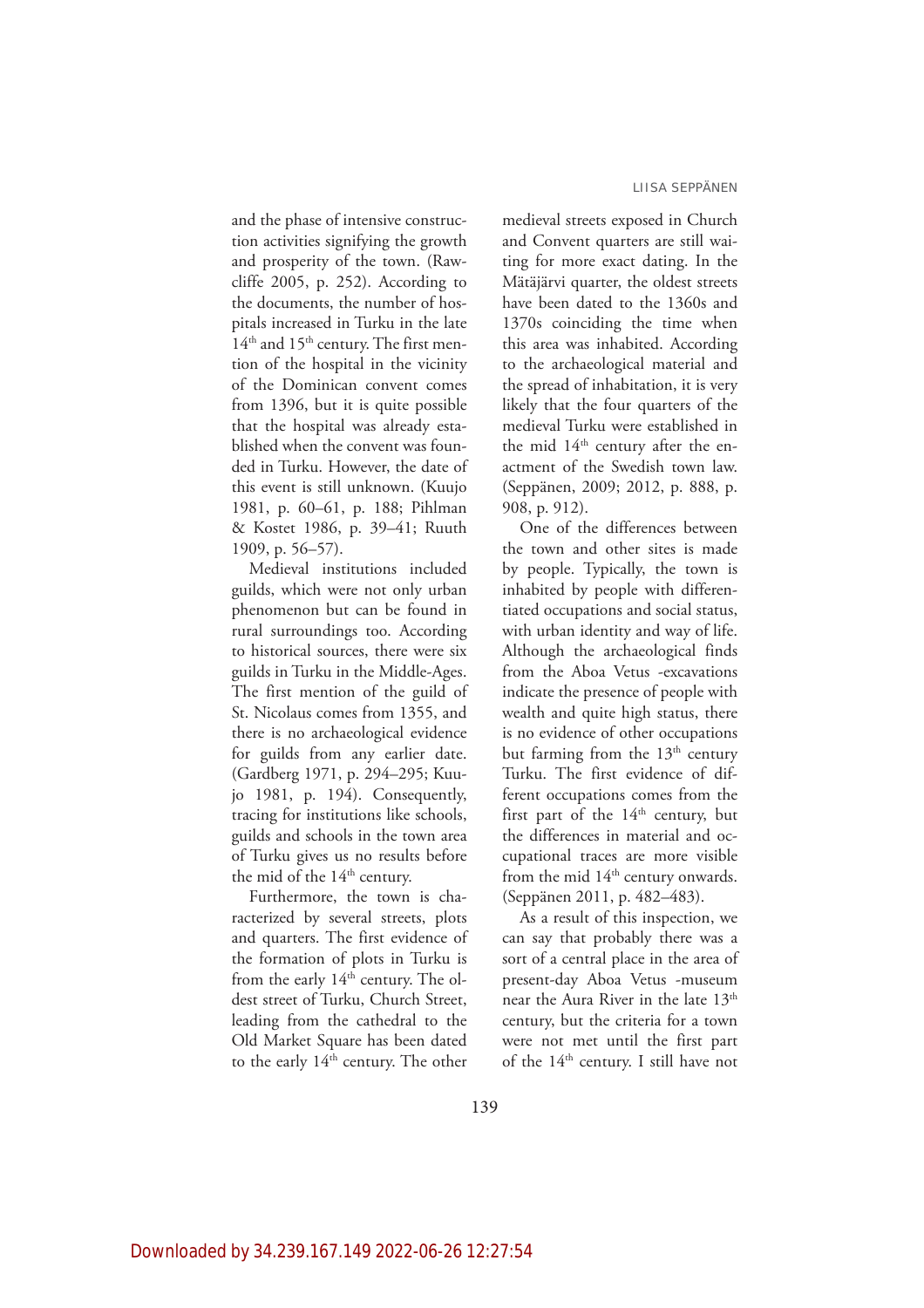given the answer to the question, why Turku was founded in the turn of the thirteenth and fourteenth century. This is leading to another question: Why Koroinen, at the distance of only 1.6 km with the bishop's seat and probably with the Dominican convent as well, was not considered as a suitable place for a town?

# Why Turku was founded?

# *Missionaries, crusaders and colonists of the 12th century*

The formation and foundation of Turku is intimately related to the societal development and change that took place in southwest Finland during the Late Iron Age and in the Early Middle Ages. Unfortunately, this period provides us with very few sources. One of the most significant changes was the population growth, mainly caused by immigration from Sweden and in lesser extent also from Germany. New-arrivals brought along new ideas, which affected and changed the whole society. According to the estimations, the population of Finland would have been doubled from the  $12<sup>th</sup>$  century to the mid-13<sup>th</sup> century when the number of inhabitants would have broken the limit of 100 000 (Virrankoski 2001, p. 84).

It is very likely, that southwest Finland had received arrivals from Scandinavia also during the Iron Age but researchers have talked

about a real migration in the  $13<sup>th</sup>$ century. One catalyst for the migration could have been the economic and demographical growth of the  $13<sup>th</sup>$  century. The population had increased considerably especially in the counties around the lake Mälare in the middle of Sweden. However, the output of agriculture in this area was unable to correspond to the population growth. This decreased the standard of living, which at the same time was affected negatively by the new taxation policy of the Crown. Probably, these factors gave rise to the migration to Finland, Norland as well as to the backwoods of Svealand.

Without question, the Swedish Crown benefited from the migration. Was this migration or colonization somehow organized or systematically encouraged by the state? Possibly, colonists were even supported by allotting exemptions from taxation during the very first years after immigration. However, this is a question that could not have been answered in default of reliable and undisputable evidence, but the course of events can be reasoned from the facts although they are open to various interpretations.

Political events and military actions affected at least implicitly to immigration to Finland. It is very likely that it would not have been safe for the newcomers to settle down by the fishing waters in southern Finland and Häme (Tavastland), unless these areas of enjoyment would not have been under the protection and

140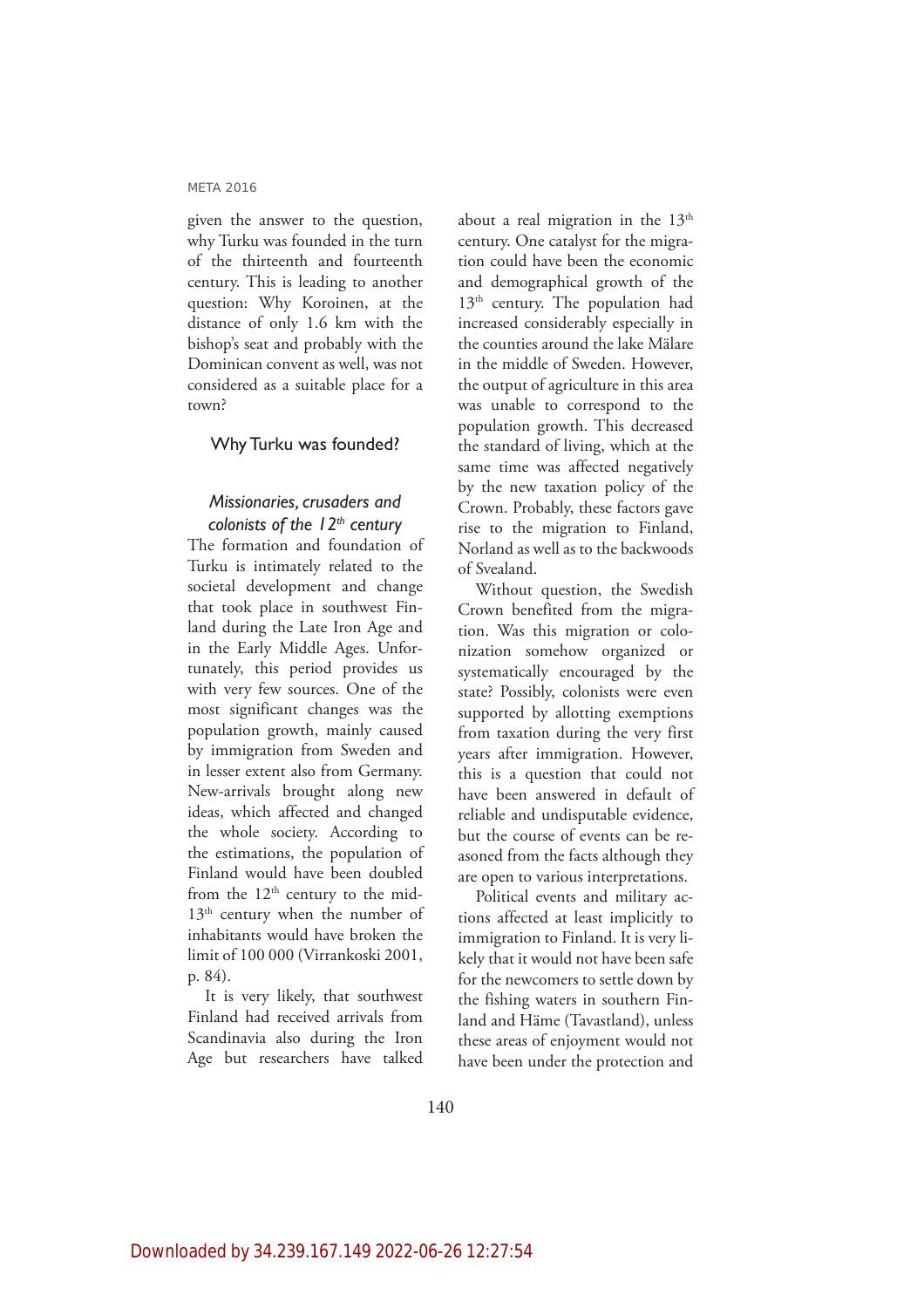dominion of the Swedish Crown. It is very likely that the migration was not only favoured, but at least in some extent also caused by political factors related to mutual competition between Sweden and Novgorod about the authority in Finland. This competition was closely intertwined with the missionary work of the Catholic as well as the Orthodox Church (Virrankoski 2001, p. 73, p. 84).

Traditionally, the first crusade for Finland in the mid- $12<sup>th</sup>$  century has been considered as the first clear landmark in clerical and societal changes in this area. The information about this crusade is based only on a legend about King St. Erik and Bishop Henrik (*Henry*) from Uppsala. This legend has recently been thoroughly studied by Tuomas Heikkilä (2005), who has pointed out that it is very typical for the format of medieval legends that the historical facts were of secondary importance when a saint legend was created to glorify his/her good deeds and miracles. It was important to give the King a role as a crusader, thus raising him among the saints. As far as Henrik is concerned, reliable documents do not mention any bishop of Uppsala having this name at this time. It is very likely that he was some sort of a missionary priest working in subordination to the bishop of Uppsala, who was sent to organize the Catholic Church in Finland, with Nousiainen in southwest Finland as his posting (See also Gardberg 1971, p. 132; Pirinen 1991, p. 41–46; Virrankoski 2001, p. 65–66).

Documents reveal, however, that Erik's son Knut, who succeeded to the throne after his father, campaigned against the non-Christians in the 1170s. Most probably, these battles took place in the Baltic sphere. (Virrankoski 2001, p. 66). It is very likely, that also the residence and hillfort of Vanhalinna in Lieto (situating c. 8 km southeast from the present-day Turku, fig. 2) was subjected to the crown of Sweden or the men of Church during his reign. (Pirinen 1991, p. 48). Considering the supremacy over the Gulf of Finland, the strongest enemy of Sweden was the principality of Novgorod with their Finnic allies. They raided Häme (Tavastland) in 1186 and 1191 with the effort to debilitate Swedish supremacy. At this time also the Danish were excited about Finland and at least in 1191 they made a military expedition to some part of southwest Finland. Probably this competition over Finland pandered the interest and motivation of Knut Eriksson. Consequently, it was during his reign when Finland – including also the eastern parts of the country – was bonded more closely to Sweden (Lind 2007, p. 40–44; Suvanto 1985, p. 33–35; Virrankoski 2001, p. 67).

Pope Innocentius III supported the interests of the Swedish Crown and he took Knut Eriksson under his special patronage in 1216. In the bull (Ex tuarum) addressed to the King, the pope mentions the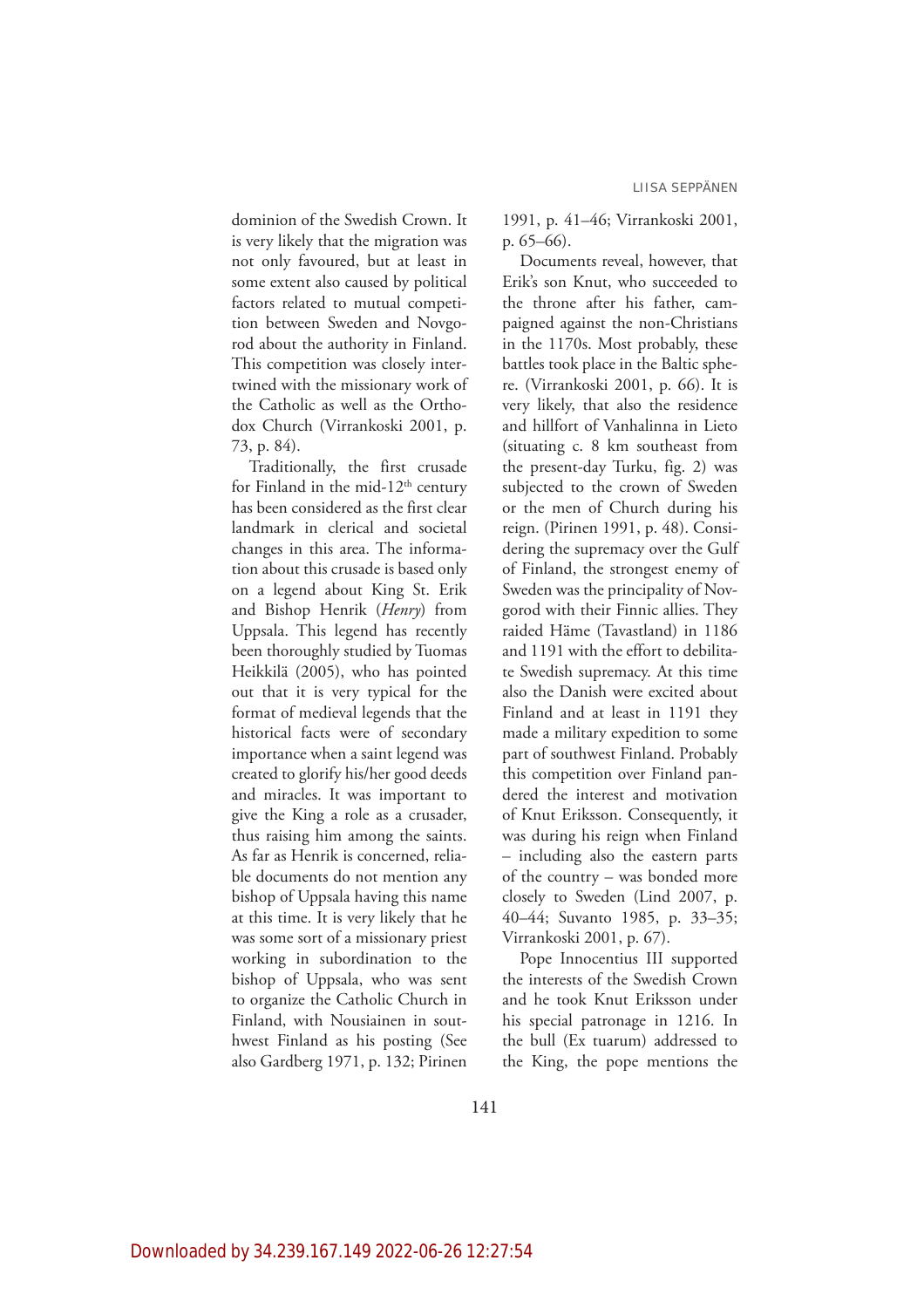country his forefathers had conquered from heathens, referring most likely to Finland. (Pirinen 1991, p. 56.) As an indication of the pope's patronage the bishopric of Finland was subordinated to the archbishop of Uppsala from the subordination of Lund, which at that time belonged to Denmark (Gardberg 1971, p. 152).

# *Establishment of new bishopric and Dominican order*

In the 1220s, the missionary work practiced in Finland entered a new phase. The bishopric of Finland had remained without an incumbent leader since 1209 and a new era began probably in the early 1220s with the nomination of Bishop Thomas, who is the first identifiable bishop of Finland. He was probably Anglo-Saxon and engaged as a canon of the archbishopric of Uppsala before his assignment in Finland. Possibly, the bishopric in Nousiainen was relocated closer to the estuary of the Aura River to Räntämäki, Koroinen in 1229 on his initiative (Gardberg 1971, p. 149–152, p. 157–159). The new site situated in the confluence of the Aura and Vähäjoki Rivers, about 1.6 km upstream from the place where the Cathedral and the town of Turku were established seven decades later (fig 2). The first excavations in Koroinen were carried out in 1898–1902 and the most recent fieldwork has taken place in 1977. Material includes also finds from the Iron Age, which indicates that the site was probably

settled before Bishop Thomas and the Church adopted the place as a new site for the bishopric of Finland (Koivunen 2003, p. 47, p. 74–75).

Probably, the focus of activities such as trade and communication had shifted to the Aura river valley and the relocation of the bishopric became justified and topical in the 1220s since Nousiainen no longer offered a suitable place for the operations of the Church. The cape of Koroinen is surrounded by waters from three sides and was thus easily restricted from the surroundings. Possibly, the centrality of the place in the early  $13<sup>th</sup>$  century as well as its distinguishable topography favoured the cape of Koroinen as a new place for the bishopric. Furthermore, the re-establishment of the bishopric to a new place symbolized a new era for the Church and the bishopric thus emphasizing the significance of the new Bishop (Gardberg 1971, p. 151, p. 157, p. 167).

Although, the missionary work in the southwest Finland had bound the area close to Sweden, the battle for the souls of the people in Häme (Tavastland) was not over. In 1237, Pope Gregorius IX sent a bull to Sweden urging the bishops of Sweden to fight against the apostates of Häme (Tavastland), who had forsaken the Christianity incited by the enemies of Christ living nearby. Probably, the meaning of this bull was to encourage Swedish Christians to a military expedition against Novgorod, which was launched in 1240. The expedition did not forge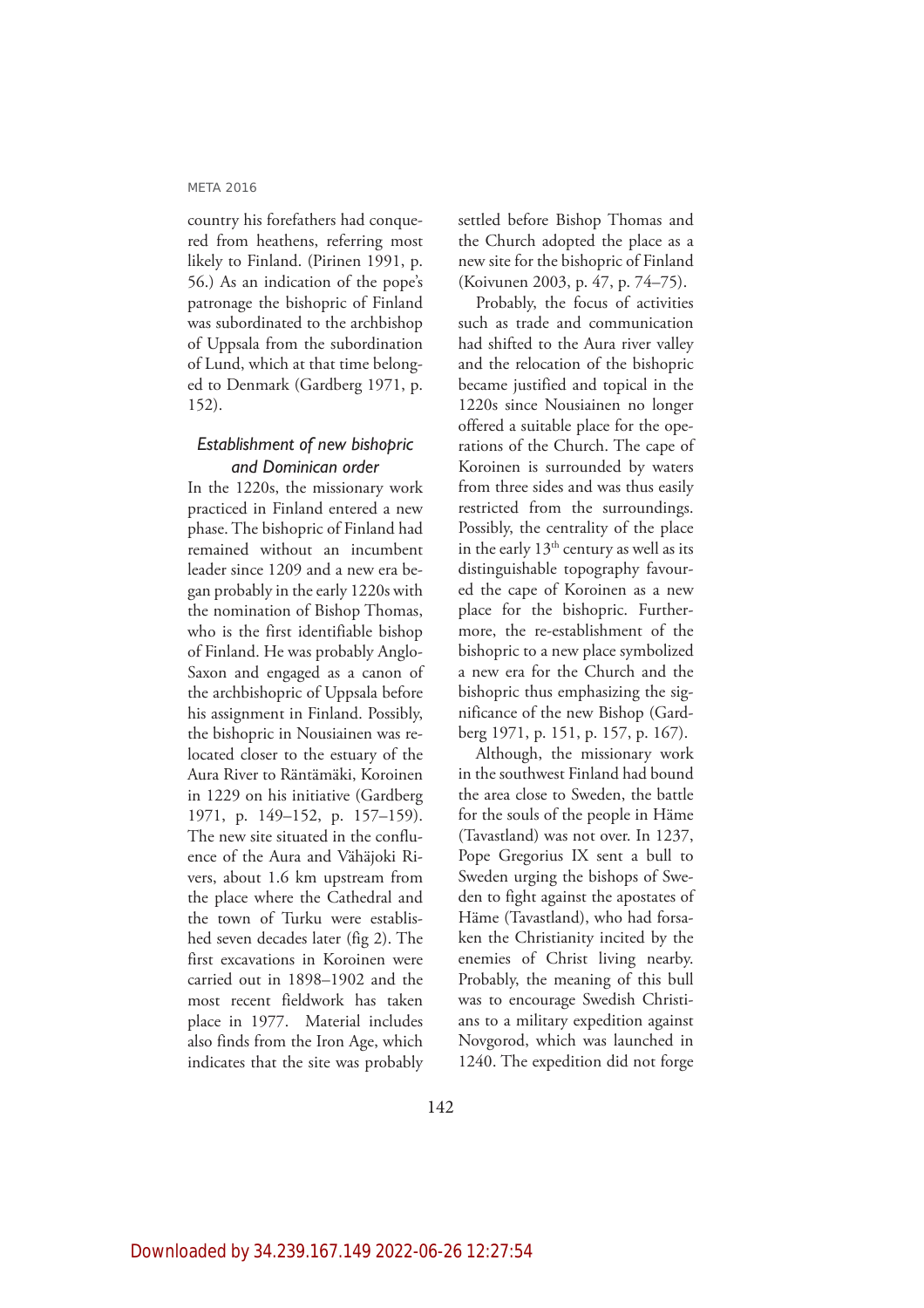beyond the Neva River, but it joined western Finland and Häme closely to Sweden. One proof for this relation and for the Swedish authority was that the Swedish troops included also men from southwestern Finland and Häme (Tavastland) (Suvanto 1985, 42; Virrankoski 2001, p. 70).

It is very likely that this bull stimulated for a raid to Häme (Tavastland) even before this expedition, probably in 1237 or 1238. The raid was organized and conducted by the statesman and military commander Birger Magnusson of Bjälbo (Birger Jarl). There seems to be some sort of culmination in the Swedish migration right after the expedition, which can be interpreted as some sort of indication of the interaction between the migration to Finland and the actions of sovereignty and the Church. These expeditions to Häme related implicitly with the formation of Turku, because the Swedish troops must have arrived via the Aura River and the disembarkation probably took place in Koroinen, which would have been an intermediate stopping point providing the protection of the bishopric and supplies of men, food and other essentials (Pirinen 1991, 60– 64; Virrankoski 2001, p. 69–73).

In 1249, the Dominican Order strengthened the status of Koroinen as a religious centre of Finland with the foundation of their religious house in this area. The traditional explanation for this event at this particular time has stressed the expansionary policy of the Swedish crown and the assertion of his authority into Finland as well as the support, which the supreme authority and ecclesiastical leaders of Sweden gave to Dominicans. (Krötzl 2003, p. 15, p. 19).

This explanation can be accepted, but what was the course of events, which culminated in the foundation of the Convent in Koroinen? Dominican order was confirmed in 1216 and 1217 by Pope Honorius III who authorized Dominican monks to do missionary work all over the Christendom. Very soon, in the early 1220s, the Dominicans settled down in northern Europe: in 1221, they founded their convent in Köln and in 1223 the first Scandinavian convent of the order was founded in Lund. The appointment of Wilhelm of Modena as a papal legate of the Baltic region accelerated the establishment Dominican houses. During his time, convents were founded in Danzig (1227), Ribe (1228), Visby (c. 1228–1230), Lübeck (1229), Kammin (1230), Roskilde (1231/1234), Kulm (1233), Riga (1234), Sigtuna (1237), Skänninnge (1237 and Elbing (1238). The first Dominican convent in Tallinn was founded in 1229, but it survived only a few years until its destruction in 1233. This could have been favourable time for the Dominicans to establish themselves also to Finland, especially because Bishop Thomas was favourable toward Dominicans and would most likely have welco-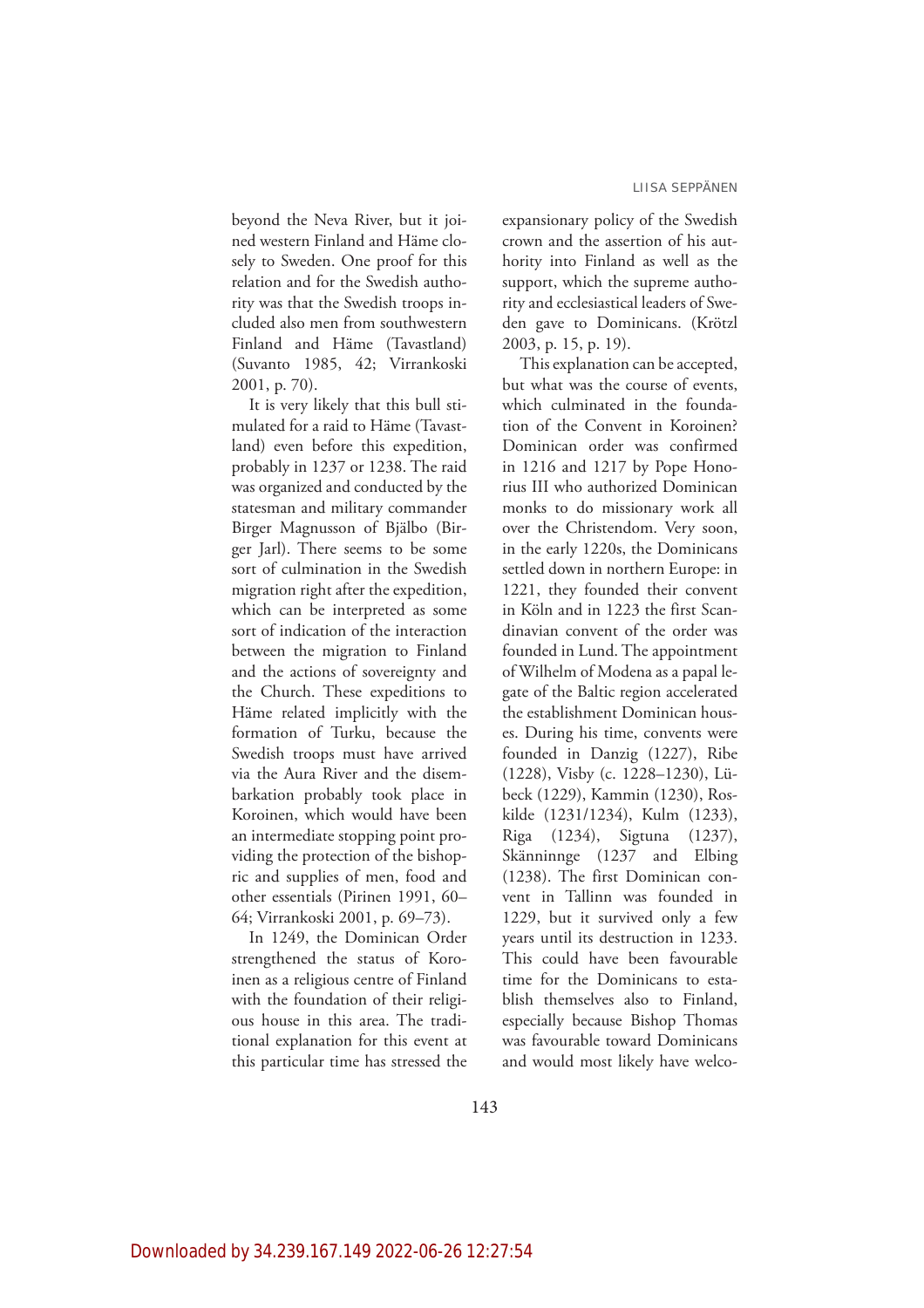

*Figure 10. Turku Castle has guarded the estuary of Aura River for more than seven centuries. Photo: Liisa Seppänen*

med their house in his diocese. Why did the Dominicans not establish themselves to Finland when he was in the office, but waited until 1249? (E.g. Gardberg 1971, p. 152, p. 154; Krötzl 2003, p. 18, p. 22; Salminen 2003, p. 37–38, p. 47–48).

Christian Krötzl has provided this question with the following explanations: Firstly, Finland did not belong to the legateship of Wilhelm of Modena but remained outside the active sphere of operations. The main reason, however, lies in the unstable political situation of the country caused by the military expeditions and uprisings in Häme (Tavastland). The circumstances on the south side of the Baltic Sea (in the present-day northern Estonia) were not that favourable either for the re-establishment of the Dominican Convent in Tallinn, which did not happen until in 1246 (Krötzl 2003, p. 15–22). Three years later, the Convent was founded to Koroinen, where a new era began with the nomination of Swedish-born Bero as a bishop of Finland. This office had been unoccupied since the divorce of Bishop Thomas in 1245 and the bishopric of Finland had suffered from severe crisis for four years (Gardberg 1971, p. 154). It is understandable that this region without religious stability and clerical authority did not attract Dominicans before the situation was stabilized.

# *Beginning of the new era in the mid 13th century*

Although Koroinen formed a religious centre of Finland in the mid 13<sup>th</sup> century with its bishopric and Dominican convent, it cannot be designated as a town. Markus Hiekkanen has pointed out that in Europe it was a common practise since the early Christian era to place the bishopric and Dominican convent in urban environment. Consequently, these two reasons together with the royal power politics would have resulted in the foundation of Turku in the end of the century. (Hiekkanen 2002, p. 165–169; 2003a, p. 46– 48). These reasons, however, were valid already by the mid- $13<sup>th</sup>$  century, but why neither the time nor the place, were not suitable for the foundation of the town?

As mentioned above, Finland entered a new era in the mid 13<sup>th</sup> century with closer ecclesiastical contacts with Sweden. Since then, three bishops of Finland, Bero

144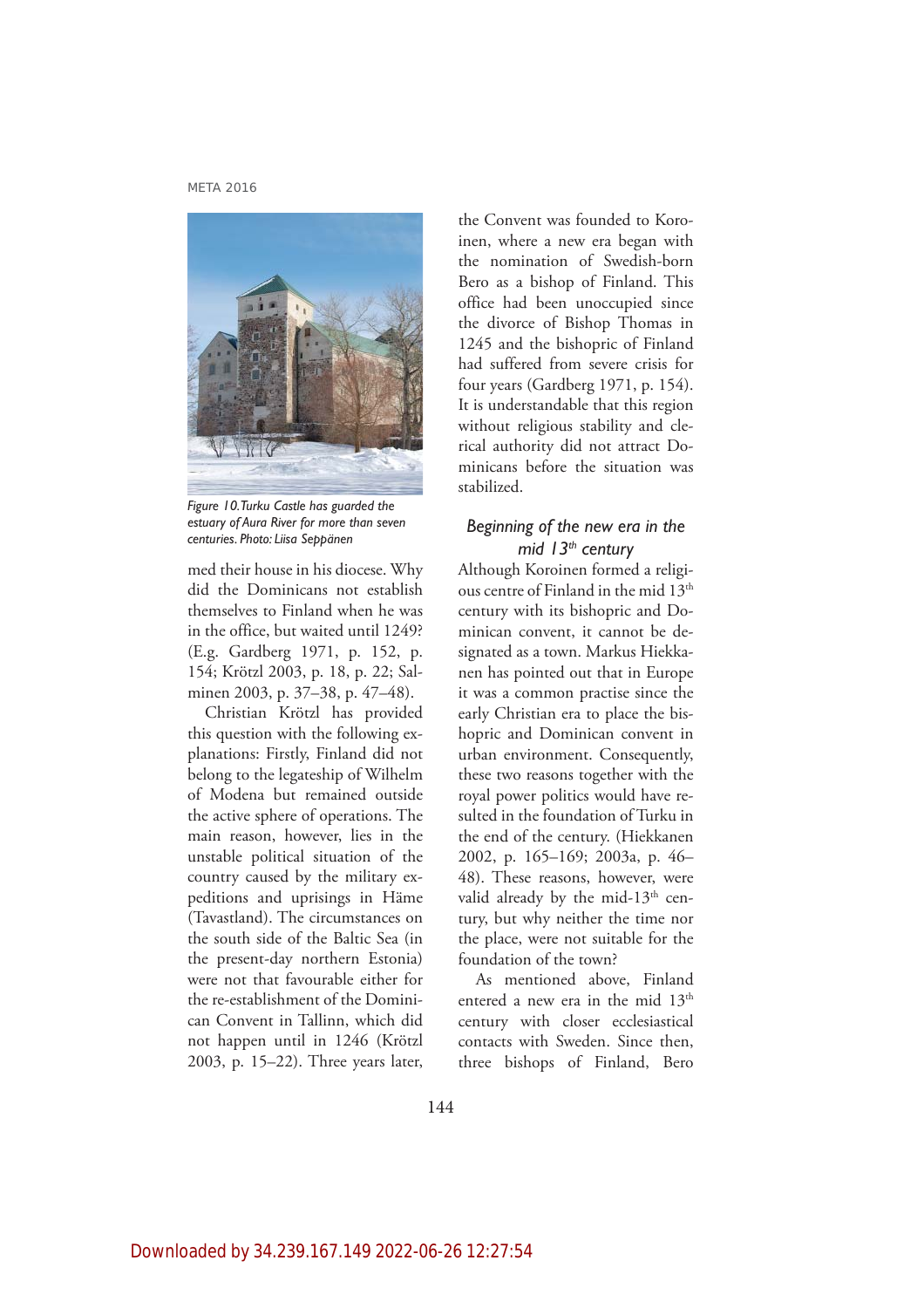

Figure 11. At the end of the 13<sup>th</sup> century Turku Castle, Häme Castle and Vyborg Castle were *all under consideration. The castles situated strategically on the frontier of the eastern part of Sweden. Drawing: Liisa Seppänen.*

1249–1258, Ragvald 1258–1266 and Catillus 1266–1286, were all of Swedish origin, the chancellors of the Swedish Court and nominated for their office by the Swedish King. During their time the interests of the Crown and the Church were closely connected and the Swedish must have had a strong impact and dominion in southwest Finland. (Gardberg 1971, p. 154–155).

It is quite easy to understand the close relation and strong support of the Crown to the Catholic Church. In Sweden, the Church had adopted the Roman Law according to which the succession was hereditary. This was in contrast with the local tradition where the people, represented by patricians, were in the position of choosing and divorcing the King. This practise had lead to corruption, where patricians extorted privileges for their favour from the competing princes striving for the

crown. Especially, Birger Jarl and his son Magnus Ladulås (King Magnus Birgersson 1275–1290) were ardent supporters of the Church because they both aspired after hereditary kingship and tried to reassert the sovereignty of the King. (Virrankoski 2001, p. 82.) Under the rule of Magnus Ladulås, Sweden did two campaigns against Novgorod in the Neva River, but both attacks were fended off easily. The rivalries led to the acts of war in the early 1290s (1292 /3) when the Russians raided Häme (Tavastland) and the Swedish besieged Karelia and Ingria. During the spring in 1292, Swedish armada sailed to Finland under the rule of Torkel Knutsson. He was a marshal and a virtual ruler of Sweden during the early reign of King Birger Magnusson (1280–1321), the son of Magnus Ladulås (Virrankoski 2001, p. 82). Possibly this was the time when the Swedish were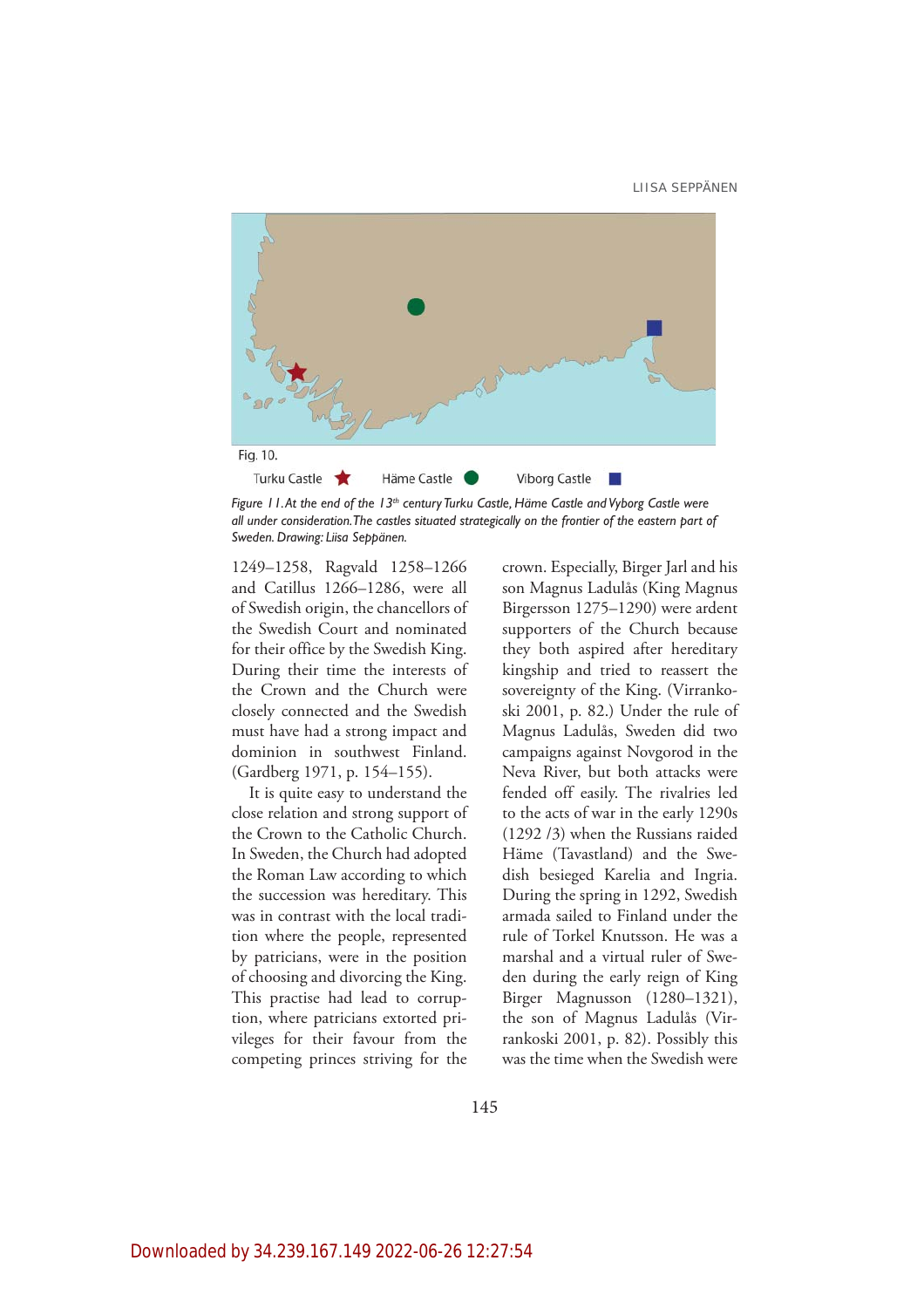looking for a strategic location for their base and an idea for founding the town was conceived.

*The interconnection between the construction of castles and the town* The end of the 13<sup>th</sup> century and the turn of the 14<sup>th</sup> century witnessed the construction work of three castles on the frontiers of the Swedish dominion. One of them was Turku Castle, which was built on a small island in the estuary of the Aura River (fig. 10). The others were Häme Castle and Vyborg Castle, which situated along the eastern frontier of the Swedish realm and Catholic diocese facing the Orthodox precinct and the border district of the taxation area, which belonged to Novgorod (fig. 11). Construction of these castles proves for calculated strengthening of the Swedish authority in these strategic areas. The Turku region was also protected by another castle, Bishop's castle of Kuusisto, which situated about 12 km southeast from Turku Cathedral. It guarded the eastern sea routes to Aura River and the main road leading from Vyborg to Turku (fig. 2).

In Northern Europe it was quite common that the town was founded in the vicinity of the castle, which was built and owned either by the Crown, bishop or noble family. Many times it is impossible to say which one became first: the town or the castle, because their development and construction histories were so closely and firmly connected and intertwined with each other. It is very likely, that the construction of Turku Castle as well as the Bishop's castle of Kuusisto was catalysed by the plans for the establishment of the town, and they were both built simultaneously for its protection fending off the raids from the sea (Drake 1996, p. 29; Niukkanen et al. 2014, p. 30; Mogren 1995, p. 173–176; Uotila 1994; 2003b; Verhulst 1999, p. 116–117).

In Finland, we can name only one place where a construction of a castle indubitably predated the emergence of a town: this is Vyborg where the castle was built by the Swedish in 1293. However, there is no of evidence of a town or even traces of the plans for establishing a town in this area from this time (FMU I 214, 217; Lovén 1996, p. 97–99; Suhonen 2004). It is very likely that the construction work of Turku Castle and Vyborg Castle were begun at the same time and they both emerged as symbols for power and as the strongholds of protection. Like the castles, the towns acted as symbolic expressions of power and ownership of that particular area.

 In Turku, the earliest construction phases of the castle and the town were probably carried out quite simultaneously. This idea is supported by a discovery in the constructions of the castle. Kari Uotila has detected in his studies that the direction of the castle was slightly altered towards the riverside after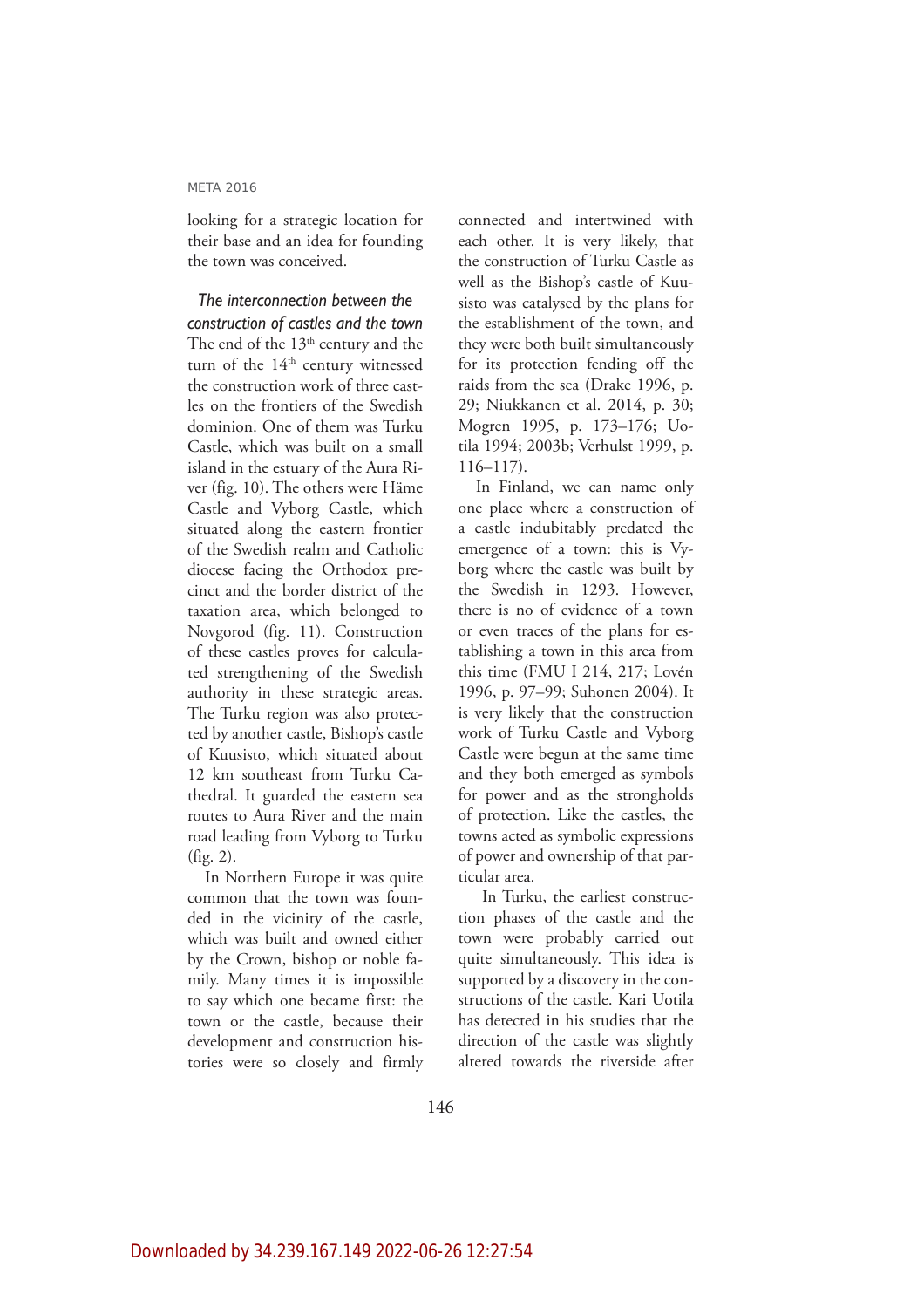the very first construction phase, which included the west tower and a part of the northern ring-wall. The possible reason for the modification of the direction concerning the rest of the castle could have been the activities, which were taken place three kilometres upstream the river, where the Cathedral and the town were also under construction. The adjustment in the direction of the castle resulted in a better view between the castle and the town facilitating the guarding function of the castle (Uotila 2003b, p. 154–157).

## *The displacement of Koroinen*

The traditional explanation for the displacement of Koroinen, which is based on the glaciostatic land uplift and the diminished depth of the Aura River, supports the idea that the town of Turku was preceded by an earlier trading place with the need for a new harbour more suitable for German trading ships, the cogs (Gardberg 1971, p. 174–175). According to some studies, the draught of these ships varied from less than two meters up to three meters depending on the cargo and the size of the ship (Kallioinen 2000, p. 40, ref. 40). There are no estimations or studies concerning the depth of the waterway near Koroinen at the end of the 13<sup>th</sup> century, but it is very likely that this could not have constituted an absolute hindrance to trade in Koroinen. We also need to remember that the foundation of Turku happened only six–seven decades later when the



*Figure 12. The cathedral is dominating the landscape of the medieval town area in the present-day Turku. The appearance of the cathedral was quite the same in the late middle ages as it is today. Photo: Lasse Andersson.* 

bishopric was transferred to Koroinen. Within this time, the natural upheaval in this area would have been about 25 cm. Had this caused any problems, there could have been also other solutions instead of changing the place: most of the towns and harbours of Europe and around the Baltic Sea situated by relatively shallow rivers, the banks of which continuously silted up. It was not at all unusual practice to unload the cargo first to smaller ships, which forwarded the goods to the harbour (Kallioinen 2000, p. 40).

Consequently, what was the reason why Koroinen with the location favourable for trade and services in the  $13<sup>th</sup>$  century was not good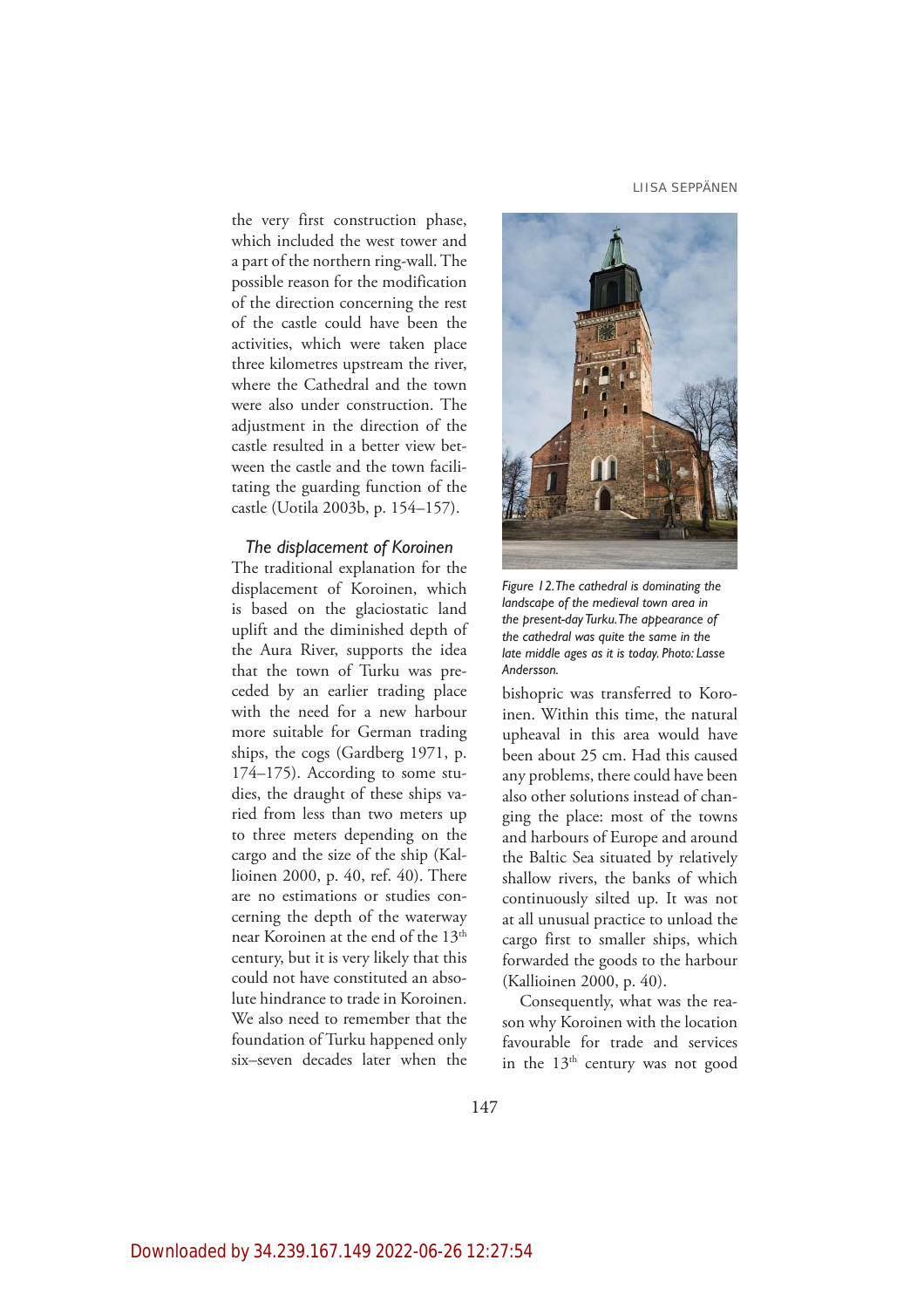enough for the place of a town? Many earlier studies have emphasized the role of trade as a reason for the foundation of the town and some researchers have considered the site of Turku as a market place for Koroinen (Suvanto 1985, 85). At the time, when the town was about to be founded the following, farreaching aspects needed to be taken into consideration besides the trade: What kind of environment the topography and the soil conditions offered for the construction and extension of the town? How could the town be defended and protected? Was the location favourable for existing as well as prospecting activities? Probably all these things together contributed to the decision that the town of Turku was founded 1.6 km downstream from Koroinen. It was founded in the confluence of the Aura River and Hämeen Härkätie, which was an important land route leading to East and inland. Furthermore, the choice of the place possibly entailed a better harbour and visual communication between the town and Turku Castle (E.g. Uotila 2003b, p. 156–158).

Also the price of the land and its availability could have favoured the new area, which was previously used only for agriculture. Koroinen was officially, as well as symbolically, devoted to the Church and bishopric. Probably the status of this land, loaded with many implications was not neutral enough for the establishment of a town, which was meant to serve the men of Crown

and Church equally, as well as traders and craftsmen. On the other hand, the hill of Unikankare provided the Cathedral with solid land and visible place, which the flat and clayey Koroinen was unable to do (fig. 12). The advantages the new place, Turku, superseded the qualities of Koroinen in many respect and thus the plans for the first town of Finland were realized in this area which offered better protection and prospects for growth and prosperity.

## Summary

In the article, manifestations of urbanism are examined with the focus on the foundation of Turku, which became the most significant town of Finland and one of the most important towns of the medieval Sweden forming a gate to East and a Finnish window to the Hanseatic world. According to the present knowledge, Turku was founded in the early 14<sup>th</sup> century in an area, which was previously used for cultivation and probably hosted religious and commercial activities of some kind. On the basis of archaeological evidence and historical circumstantial evidence, I suggest that Turku was founded as a result of active power politics of the Swedish realm, which was initially intertwined with the missionary work of the Roman Catholic Church. Trade and its organization, especially practised by Germans, affected the functionality, viability, growth and development of the town, but it cannot be consi-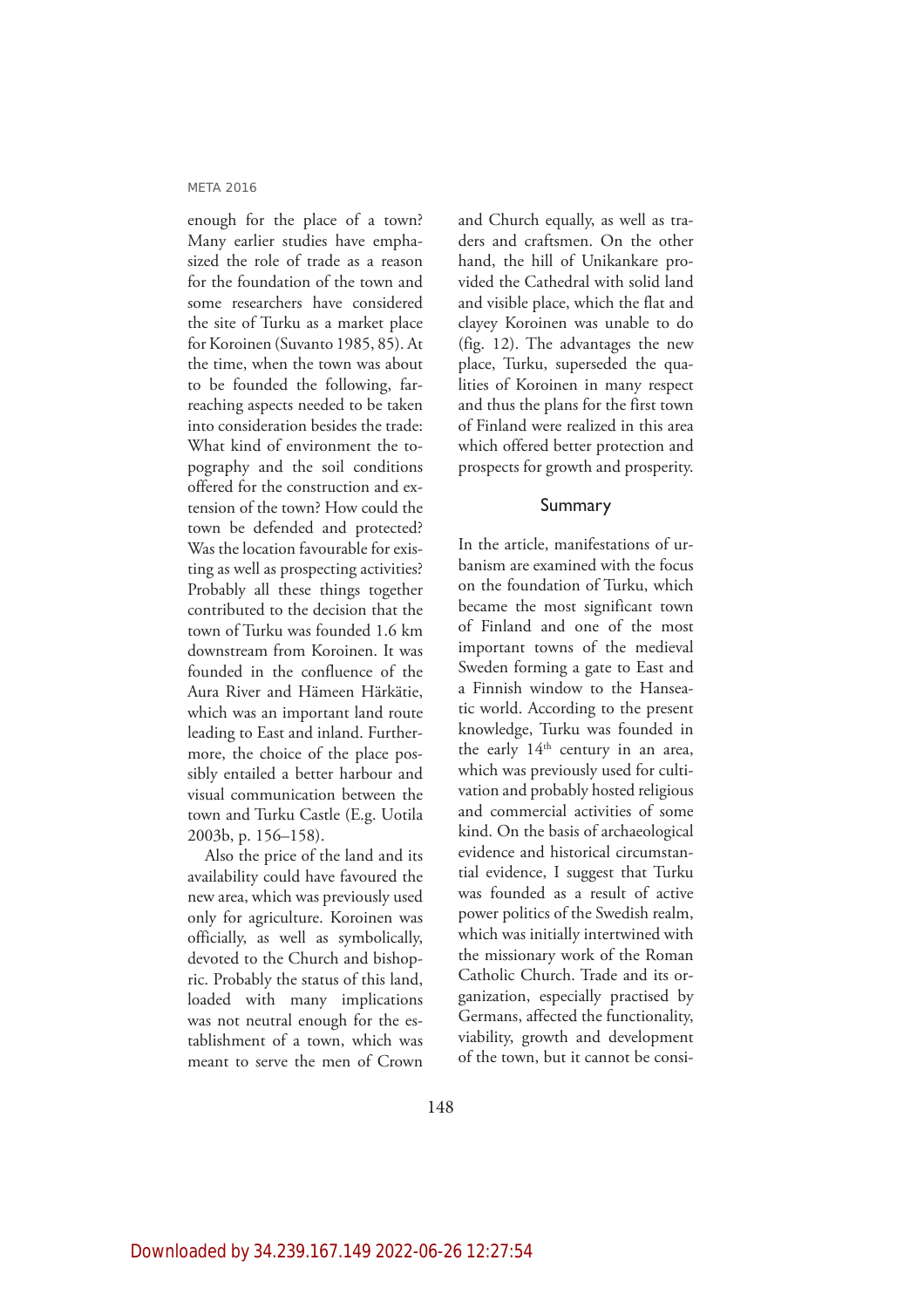dered as the prime reason or catalyst for its founding. Koroinen, with the Bishop's seat from the  $13<sup>th</sup>$  century, was not considered as a suitable place for a town because of its main status as a religious centre of the area. The crown needed a new area to establish itself with a better location for the defence and better availability of land. Therefore the town was founded c. 1.6. km downstream the river were the heart of the medieval town of Turku is situated today.

Liisa Seppänen Department of Archaeology 20014 University of Turku Finland e-mail: liseppa@utu.fi

# **Notes**

*1. Saloranta Elina. The presentation about the excavations of Cathedral School 2014–2015 (Turku) in the National Museum on the 5th of February, 2016 in the seminar Presentations of excavations in 2015, organized by the National Board of Antiquities in Helsinki, the 4th and 5th of February.*

149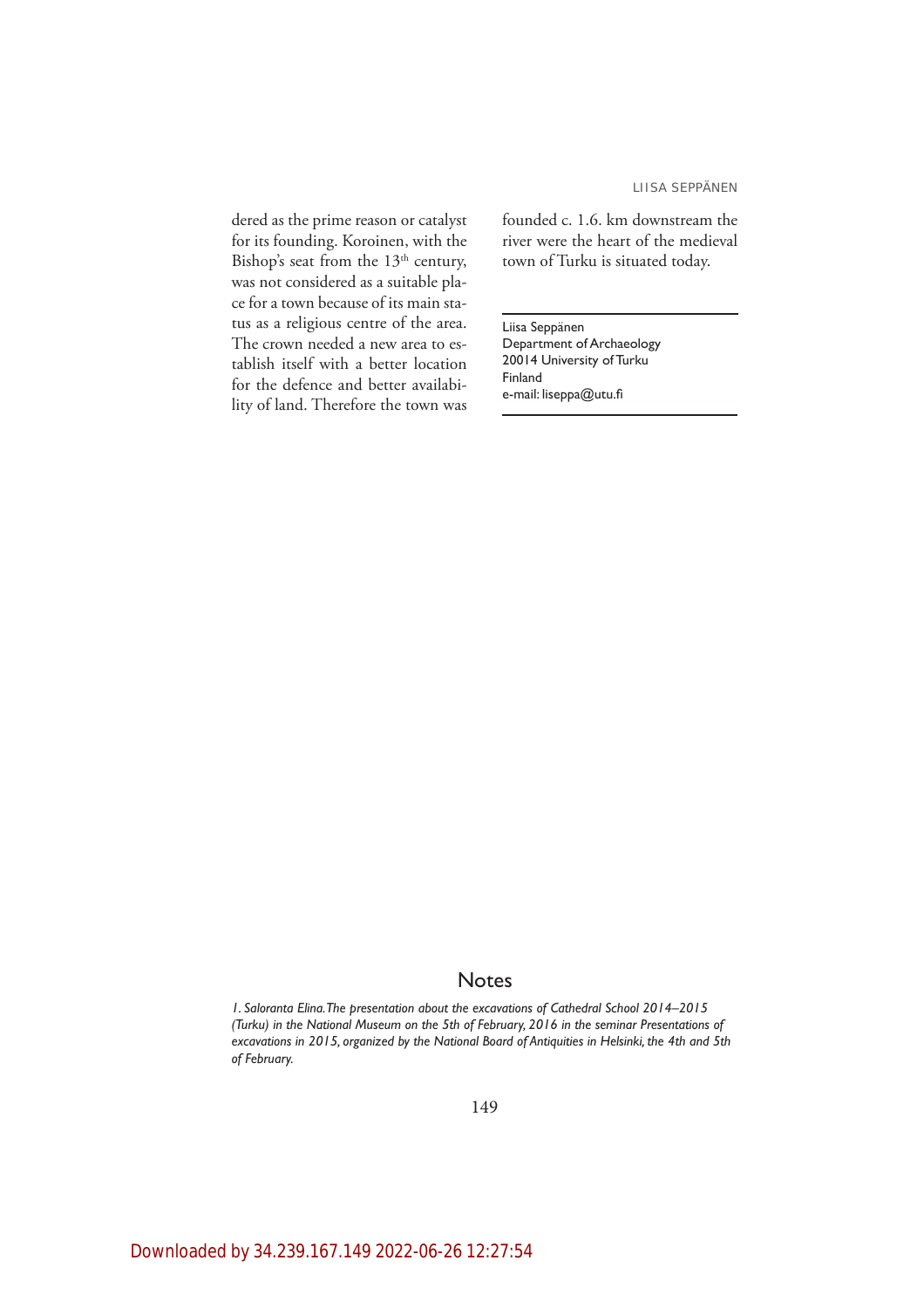# References

• Ainasoja, M. et al. (2008). Turku I, Tuomiokirkontori (Varhainen Turku -hanke). Kaupunkiarkeologiset tutkimukset 2005–2006. Kaivauskertomus. Archives at the Museum Centre of Turku.

• Andersson, H. (1990). Sjuttiosex medeltidsstäder – aspekter på stadsarkeologi och medeltida urbaniseringsprocess i Sverige och Finland. Medeltidsstaden 73. Stockholm: Riksantikvarieämbetet och Statens historiska museer,.

• Bläuer, A. & Lempiäinen-Avci, M. (2011). Luiden ja kasvijäänteiden säilyminen Aboa Vetus –museon alueella. ¬SKAS 4/2011, 33–41.

• Clarke, H. & Simms, A. (1985). Towards a comparative history of urban origins. H.B. Clarke & A. Simms (eds.), The Comparative History of Urban Origins in Non-Roman Europe. Ireland, Wales, Denmark, Germany, Poland and Russia from the Ninth to the Thirteenth Century. BAR International Series 255 (ii).

• Dahlström, S. (1930). Turun palo 1827, Tutkimuksia Turun kaupungin rakennushistoriasta vuoteen 1843, I. Lisiä Turun kaupungin historiaan, Toinen sarja XIV. Turku: Turun kaupungin historiallisen museon johtokunta.

• Dahlström, S. (1937). Åbo stadsplans historiska utveckling. Särtryck ur Finlands Kommunaltekniska Förenings skrifter 1936. Helsingfors: Finska Litteratursällskapets Tryckeri Ab.

• Drake, K. (1996). Burg und Stadt in Schweden in der Zeit 1250 bis 1320. M. Josephson & M. Mogren (eds.), Castella Maris Baltici II. Nyköping: Södermanlands museums förlag, 29–46.

• FMU (= Finlands medeltids urkunder / Diplomatarium Fennicum)

• http://extranet.narc.fi/DF/df.php

• Gallén, J. (1978). När blev Åbo biskopssäte? Historisk tidskrift för Finland. Årg 63, 312–324.

• Gardberg, C. J. (1969). Turun keskiaikainen asemakaava. Turun kaupungin historiallinen museo, vuosijulkaisu 32–33, Turku, 5–52.

• Gardberg, C. J. (1971). Turun kaupungin historia 1100-luvun puolivälistä vuoteen 1366. E. Kivikoski & C. J. Gardberg, Turun kaupungin historia kivikaudesta vuoteen 1366. Turku, 117–315.

• Gläser, M. (2007). Lübeck as a Centre of Hansa Trade. Had Turku and Finland a Role in the Tradepolicy of Hansa? / Lyypekki hansakaupan keskuksena. Mikä oli Turun ja Suomen rooli hansaliiton kauppapolitiikassa? A. Pihlman & M. Söderström (toim. / eds.), Eurooppalainen Hansa / The European Hansa. Turku: Turun maakuntamuseo / Turku Provincial Museum, raportteja / report 21, 43–68.

• Haggrén, G. (2011). Lasipikareita ja ikkunansirpaleita. Aboa Vetuksen alueen uudet löydöt ja Turun varhaisvaiheet. SKAS 4/2011, 59¬–65.

• Hiekkanen, M. (2002). Die Gründung der Stadt Turku. Civitas et Castrum ad Maris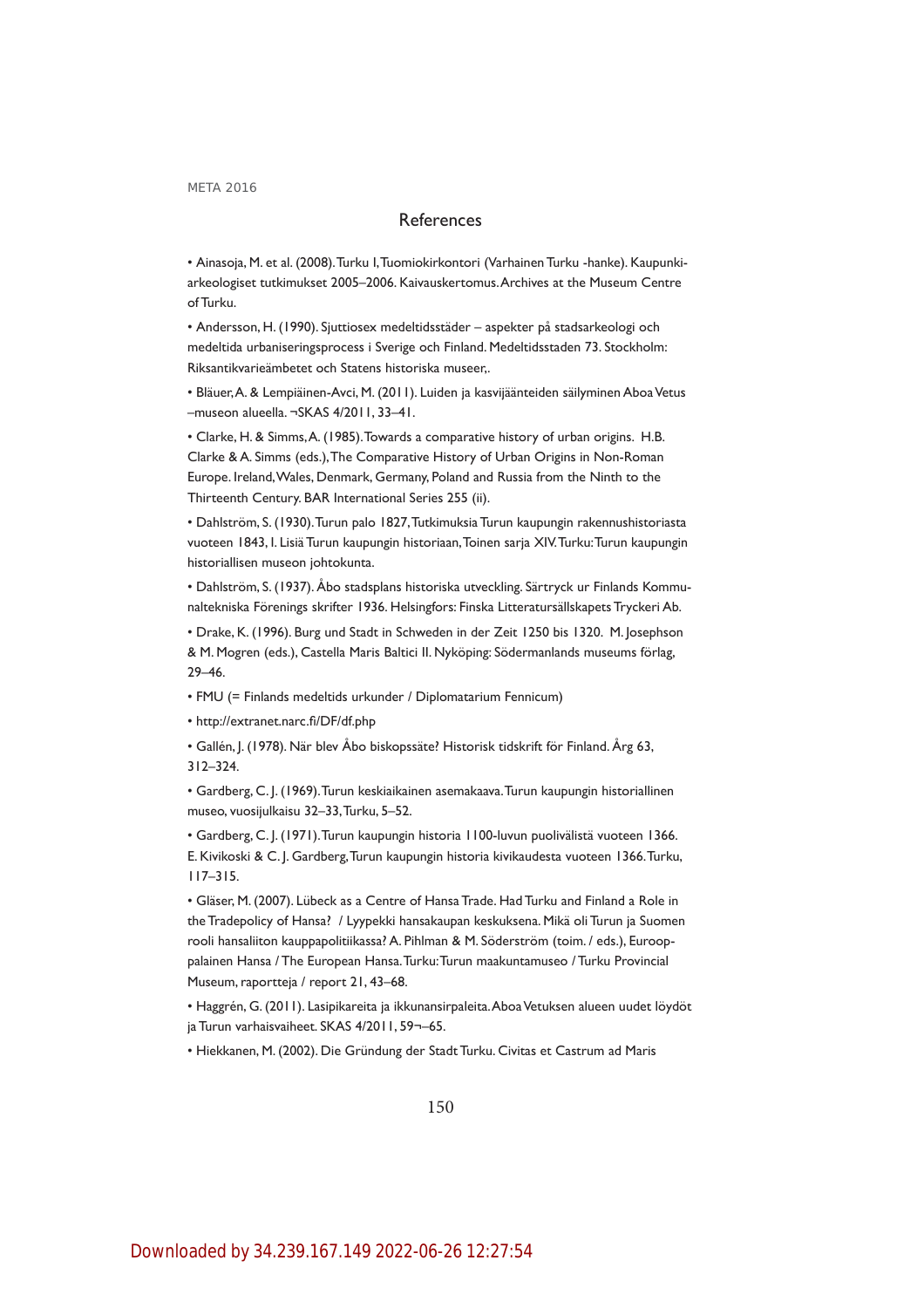Baltici. Baltijas arheologijas un verturas problemas dzelzs laikmeta un viduslaikos. Rakstu krajums – veltijums LZA istenajam loceklim prof. Dr. Habil. Hist. Andrim Caunem 65 gadu dzives jubileja. Riga: Latvijas vesturas instituta apgads, 157–177.

• Hiekkanen, M. (2003a). Turun kaupungin perustaminen. Tulkintayritys uusien arkeologisten tutkimusten perusteella. L. Seppänen (toim.), Kaupunkia pintaa syvemmältä – arkeologisia näkökulmia Turun historiaan. Archaeologia Medii Aevi Finlandiae IX. Turku: TS-Yhtymä,, Suomen keskiajan arkeologian seura – Sällskapet för medeltidsarkeologi i Finland, 42–52.

• Hiekkanen, M. (2003b). Turun Pyhän Olavin konventti ja sen rakennusmuistot. –

• K. Virtanen et al. (toim. / eds.) Dominikaanit Suomessa ja Itämeren alueella keskiajalla. / Dominicans in Finland and around the Baltic Sea during the Middle Ages. Turun maakuntamuseo / Turku provincial museum. Raportteja / report 18. Turku, 89–104.

• Heikkilä, T. (2005). Pyhän Henrikin legenda. Helsinki: Suomalaisen Kirjallisuuden Seuran Toimituksia 1039.

• Kivikoski, E. (1971). Turun seudun esihistoria kivikaudesta noin vuoteen 1150. E. Kivikoski & C. J. Gardberg, Turun kaupungin historia kivikaudesta vuoteen 1366. Turku, 7–110.

• Kallioinen, M. (2000). Kauppias, kaupunki, kruunu. Turun porvariyhteisö ja talouden organisaatio varhaiskeskiajalta 1570-luvulle. Helsinki: SKS.

• Koivunen, P. (2003). Koroisten piispanistuimen ja asutuksen tutkimushistoria / Forskningshistoria kring biskopstolen och bosättningn på Korois. 35–86. H. Brusila et al. (toim. / eds.) Koroinen eläväksi / Korois till liv. Koroinen –seminaari / Korois-seminarium 7. – 8.4.2001. Turun maakuntamuseo / Åbo landskapsmuseum, raportteja / rapporter 19. Turku, 35–86.

• Krötzl, C. (2003). Kirkko, paavit ja luostarijärjestöjen leviäminen pohjoisen Itämeren alueelle 1100- ja 1200-luvulla / The arrival of religious orders to the Northern Baltic Sea region in the eleventh and twelfth centuries. K. Virtanen et al. (toim. / eds.), Dominikaanit Suomessa ja Itämeren alueella keskiajalla. / Dominicans in Finland and around the Baltic Sea during the Middle Ages. Turun maakuntamuseo / Turku provincial museum. Raportteja / report 18. Turku, 15–22.

• Kuujo, E. (1981). Turun kaupungin historia 1366–1521. Turku.

• Lind, J. H. (2007). Denmark and Early Christianity in Finland. H. Edgren, T. Talvio & Ahl, E. (eds.), Pyhä Henrik ja Suomen kristillistyminen / Sankt Henrik och Finlands kristnande. Suomen Museo / Finskt Museum 2006, 39–54.

• Lovén, C. (1996). Borgar och befästningar i det medeltida Sverige. Kungl. vitterhets historie och antikvitets akademiens handlingar. Antikvariska serien, fyrtionde delen. Stockholm.

• Mogren, M. (1995). Borgars funktioner. M. Mogren & J. Wienberg, J. (eds.), Lindholmen, medeltida riksborg i Skåne. Lund studies in medieval archaeology 17. Almqvist & Wiksell International, Stockholm.

• Oja, A. (1944). Keskiajan ja 1500-luvun Maaria. Maarian pitäjän historia I. Tampere.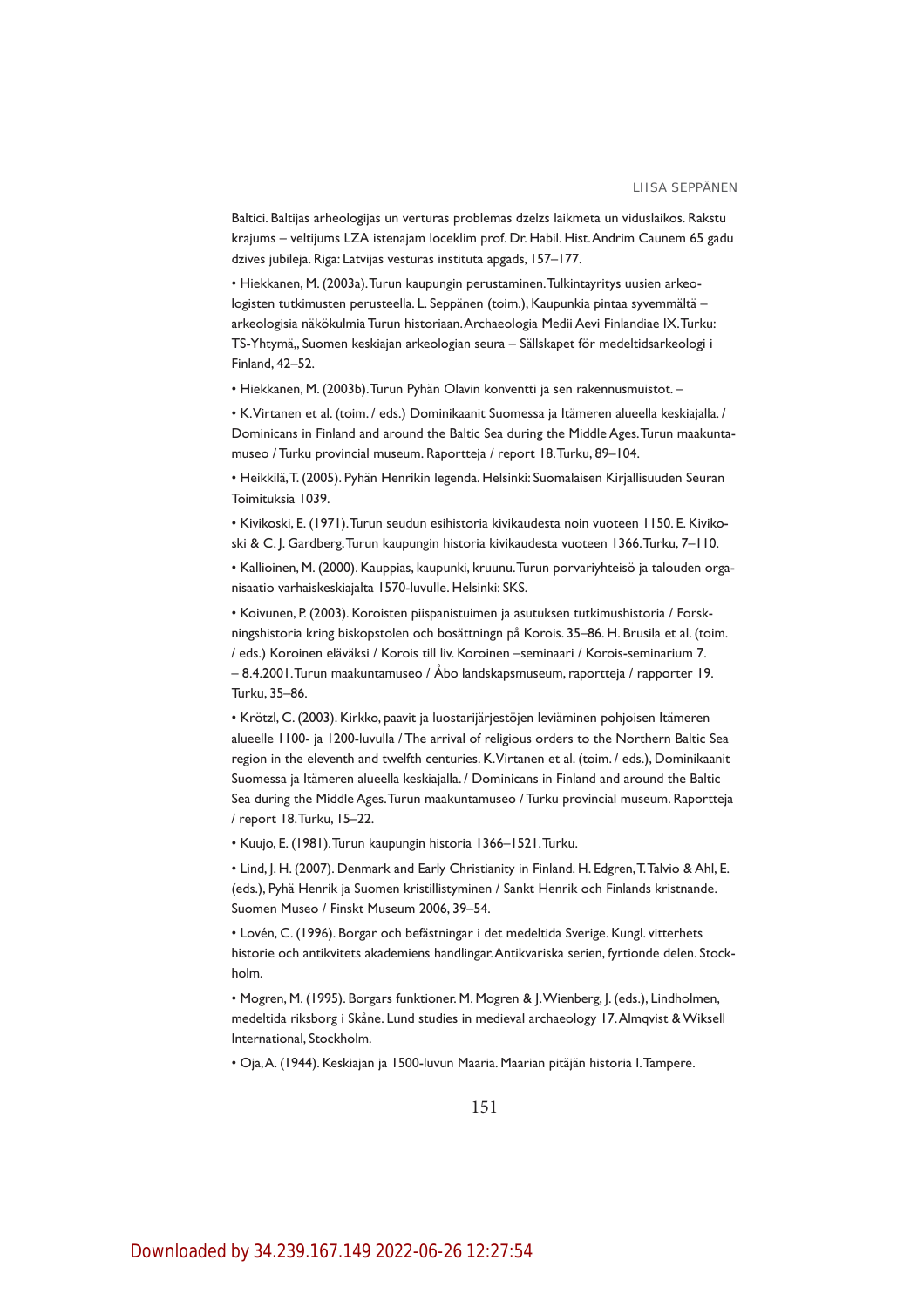• Pihlman, A. (1995). Keskiaikaiset savi- ja puuastiat Turun kaupungissa ja Turun linnassa. Lisensiaatin tutkimus. Suomalainen ja vertaileva arkeologia, Kulttuurien tutkimuksen laitos, Turun yliopisto. Archives at the department of archaeology, University of Turku.

• Pihlman, A. (2003). Kaupunki, maaseutu ja keskiaikaiset saviastiat. – L. Seppänen (toim.), Kaupunkia pintaa syvemmältä – arkeologisia näkökulmia Turun historiaan. Archaeologia Medii Aevi Finlandiae IX. Turku: TS-Yhtymä, Suomen keskiajan arkeologian seura – Sällskapet för medeltidsarkeologi i Finland, 195–206.

• Pihlman, A. (2007). Varhainen Turku – tutkimushanke. Uusia arkeologisia tulkintoja Turun kaupungin muodostumisesta. HIT - History in Turku: tietoja, taitoja ja löytöjä. Näyttely Turun linnassa 15.6. – 23.9.2007. Turku: Turun maakuntamuseo, näyttelyesite 42, 10–15.

• Pihlman, A. (2010). Turun kaupungin muodostuminen ja kaupunkiasutuksen laajeneminen 1300-luvulla. M. Söderström (toim.), Varhainen Turku. Turun museokeskus, raportteja 22. Turku, 9–29.

• Pihlman, A. (2011). Aboa Vetus & Ars Nova museon tontin vv. 2009–2010 kaivausten saviastiat 1200-luvun jälkipuoliskolla ja 1300-luvun alkupuolella. SKAS 4/2011, 52–58.

• Pihlman, A. et al. (2011). Turku II, Pinella. Kaupunkiarkeologinen tutkimus 2010. Kaivauskertomus. Archives at the Museum Centre of Turku.

• Pihlman, A. & Kostet, J. (1986). Turku. Keskiajan kaupungit 3. Turku: Turun maakuntamuseo.

• Pihlman, S. (2003). Ikivanha raja-alue vallan tukikohdaksi? Kaupungin sijainti rautakautista taustaa vasten. L. Seppänen (toim.), Kaupunkia pintaa syvemmältä – arkeologisia näkökulmia Turun historiaan. Archaeologia Medii Aevi Finlandiae IX. Turku: TS-Yhtymä, Suomen keskiajan arkeologian seura – Sällskapet för medeltidsarkeologi i Finland, 27–41.

• Pirinen, K. (1956). Suomen lähetysalueen kirkollinen järjestäminen. Suomen kirkkohistoriallisen seuran toimituksia 56. Helsinki.

• Pirinen, K. (1991). Suomen kirkon historia 1. Keskiaika ja uskonpuhdistuksen aika. WSOY.

• Porthan, H. G. (1859). Opera selecta. H. G. Porthans skrifter, I urval, Första delen. Helsingfors: Finska litteratur-sällskapet.

• Rawcliffe, C. (2005). The Earthly and Spiritual Topography of Suburban Hospitals. – K. Giles. K. & Dyer, C. (eds). Town and Country in the Middle-Ages. Contrasts, Contacts and Interconnections, 1100–1500. Society for Medieval Archaeology Monograph 22. Leeds: Maney, 251–292.

• REA = Registrum Ecclesiae Aboensis / Åbo domkyrkans svartbok. 1996 [1890] Jyväskylä: Kansallisarkisto.

• Rinne, J. (1941). Turun tuomiokirkko keskiaikana I, Tuomiokirkon rakennushistoria. Turku.

• Rinne, J. (1948). Turun kaupungin perustamisesta. Turun historiallinen arkisto X. Turun historiallinen yhdistys. Turku, 26–54.

• Rinne, J. (1952). Turun tuomiokirkko keskiaikana III. Turun tuomiokirkko hiippakunnan hallinnon elimenä. Turku.

• Ruuth, J.W. (1909). Åbo stads historia under medeltiden och 1500-talet. Bidrag till Åbo